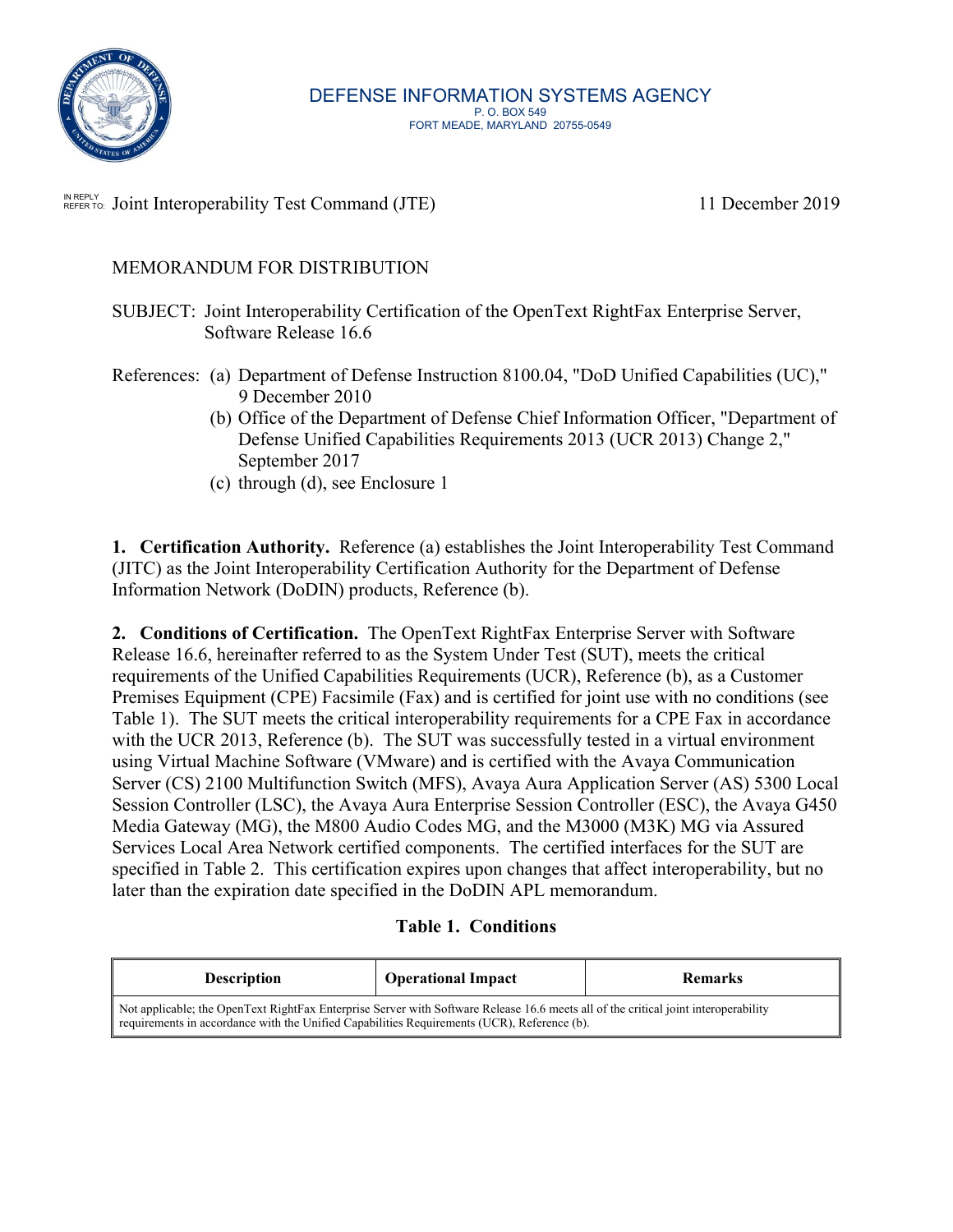JITC Memo, JTE, Joint Interoperability Certification of the OpenText RightFax Enterprise Server, Software Release 16.6

**3. Interoperability Status.** Table 2 provides the SUT interface interoperability status, Table 3 provides the Capability Requirements and Functional Requirements status, and Table 4 provides the DoDIN APL Product Summary to include all subsequent Desktop Review (DTR) updates.

| Interface<br>(See note 1.)                                                                                                                                                                                                                                                                                                                                                                                                                                                | <b>Applicability</b>                 |                                                                           | <b>Status</b>                                                                                                   | <b>Remarks</b>                                                                                                                                                |
|---------------------------------------------------------------------------------------------------------------------------------------------------------------------------------------------------------------------------------------------------------------------------------------------------------------------------------------------------------------------------------------------------------------------------------------------------------------------------|--------------------------------------|---------------------------------------------------------------------------|-----------------------------------------------------------------------------------------------------------------|---------------------------------------------------------------------------------------------------------------------------------------------------------------|
|                                                                                                                                                                                                                                                                                                                                                                                                                                                                           | <b>Legacy Line/Trunk Interfaces</b>  |                                                                           |                                                                                                                 |                                                                                                                                                               |
| 2-Wire Analog Interface                                                                                                                                                                                                                                                                                                                                                                                                                                                   | $\mathsf{C}$                         |                                                                           | Met                                                                                                             | <b>FXO</b>                                                                                                                                                    |
| <b>ISDN BRI</b>                                                                                                                                                                                                                                                                                                                                                                                                                                                           | $\mathcal{C}$                        |                                                                           | Not Tested                                                                                                      | See note 2.                                                                                                                                                   |
| T1 ISDN PRI                                                                                                                                                                                                                                                                                                                                                                                                                                                               | $\mathbf C$                          |                                                                           | Met                                                                                                             |                                                                                                                                                               |
| E1 ISDN PRI                                                                                                                                                                                                                                                                                                                                                                                                                                                               | $\mathbf C$                          |                                                                           | Met                                                                                                             |                                                                                                                                                               |
| E1 ISDN PRI                                                                                                                                                                                                                                                                                                                                                                                                                                                               | $\overline{C}$                       |                                                                           | Met                                                                                                             |                                                                                                                                                               |
|                                                                                                                                                                                                                                                                                                                                                                                                                                                                           | <b>IP Network Interfaces</b>         |                                                                           |                                                                                                                 |                                                                                                                                                               |
| IEEE 802.3i (10BaseT UTP)                                                                                                                                                                                                                                                                                                                                                                                                                                                 | $\mathbf C$                          |                                                                           |                                                                                                                 |                                                                                                                                                               |
| IEEE 802.3u (100BaseT UTP)                                                                                                                                                                                                                                                                                                                                                                                                                                                | $\mathbf C$                          |                                                                           |                                                                                                                 |                                                                                                                                                               |
| IEEE 802.3ab (1000BaseT UTP)                                                                                                                                                                                                                                                                                                                                                                                                                                              | $\overline{C}$                       |                                                                           |                                                                                                                 |                                                                                                                                                               |
|                                                                                                                                                                                                                                                                                                                                                                                                                                                                           | <b>Network Management Interfaces</b> |                                                                           |                                                                                                                 |                                                                                                                                                               |
| ITU-T Recommendation V.35                                                                                                                                                                                                                                                                                                                                                                                                                                                 | ${\bf C}$                            |                                                                           | Not Tested                                                                                                      | See note 2.                                                                                                                                                   |
| EIA-232-F                                                                                                                                                                                                                                                                                                                                                                                                                                                                 | $\overline{C}$                       |                                                                           | Not Tested                                                                                                      | See note 2.                                                                                                                                                   |
| EIA-449-1                                                                                                                                                                                                                                                                                                                                                                                                                                                                 | $\overline{C}$                       |                                                                           | Not Tested                                                                                                      | See note 2.                                                                                                                                                   |
| EIA-530-A                                                                                                                                                                                                                                                                                                                                                                                                                                                                 | $\overline{C}$                       |                                                                           | Not Tested                                                                                                      | See note 2.                                                                                                                                                   |
| IEEE 802.3-2002                                                                                                                                                                                                                                                                                                                                                                                                                                                           | $\mathbf C$                          |                                                                           | Met                                                                                                             |                                                                                                                                                               |
| IEEE 802.3i (10BaseT UTP)                                                                                                                                                                                                                                                                                                                                                                                                                                                 | $\mathbf C$                          |                                                                           | Met                                                                                                             |                                                                                                                                                               |
| IEEE 802.3u (100BaseT UTP)                                                                                                                                                                                                                                                                                                                                                                                                                                                | $\mathbf C$                          |                                                                           | Met                                                                                                             |                                                                                                                                                               |
| IEEE 802.3ab (1000BaseT UTP)                                                                                                                                                                                                                                                                                                                                                                                                                                              | $\mathcal{C}$                        |                                                                           | Met                                                                                                             |                                                                                                                                                               |
| NOTE(S):<br>1. The UCR does not specify a minimum required interface for a CPE Fax; therefore, any one of the listed interfaces can be supported. The<br>SUT high-level requirements are depicted in Table 3. These high-level requirements refer to a more detailed list of requirements provided in<br>Enclosure 3 of Reference (c).<br>2. The SUT does not support this conditional interface; therefore, it was not tested and is not included in this certification. |                                      |                                                                           |                                                                                                                 |                                                                                                                                                               |
| <b>LEGEND:</b><br>BaseT<br>Megabit Ethernet<br><b>Basic Rate Interface</b><br>BRI<br>C<br>Conditional<br><b>CPE</b><br><b>Customer Premises Equipment</b><br>E1<br>European Basic Multiplex Rate<br>Electronic Industries Alliance<br><b>EIA</b><br>Facsimile<br>Fax<br><b>IEEE</b><br>Institute of Electrical and Electronics Engineers<br><b>IP</b><br><b>Internet Protocol</b><br><b>ISDN</b><br><b>Integrated Services Digital Network</b>                            |                                      | ITU-T<br>Mbps<br>PRI<br><b>SUT</b><br>T1<br><b>UCR</b><br><b>UTP</b><br>V | Megabits per second<br>Primary Rate Interface<br><b>System Under Test</b><br>Unshielded Twisted Pair<br>Version | International Telecommunication Union -<br>Telecommunication Standardization Sector<br>Digital Transmission Link Level 1<br>Unified Capabilities Requirements |

## **Table 2. SUT Interface Status**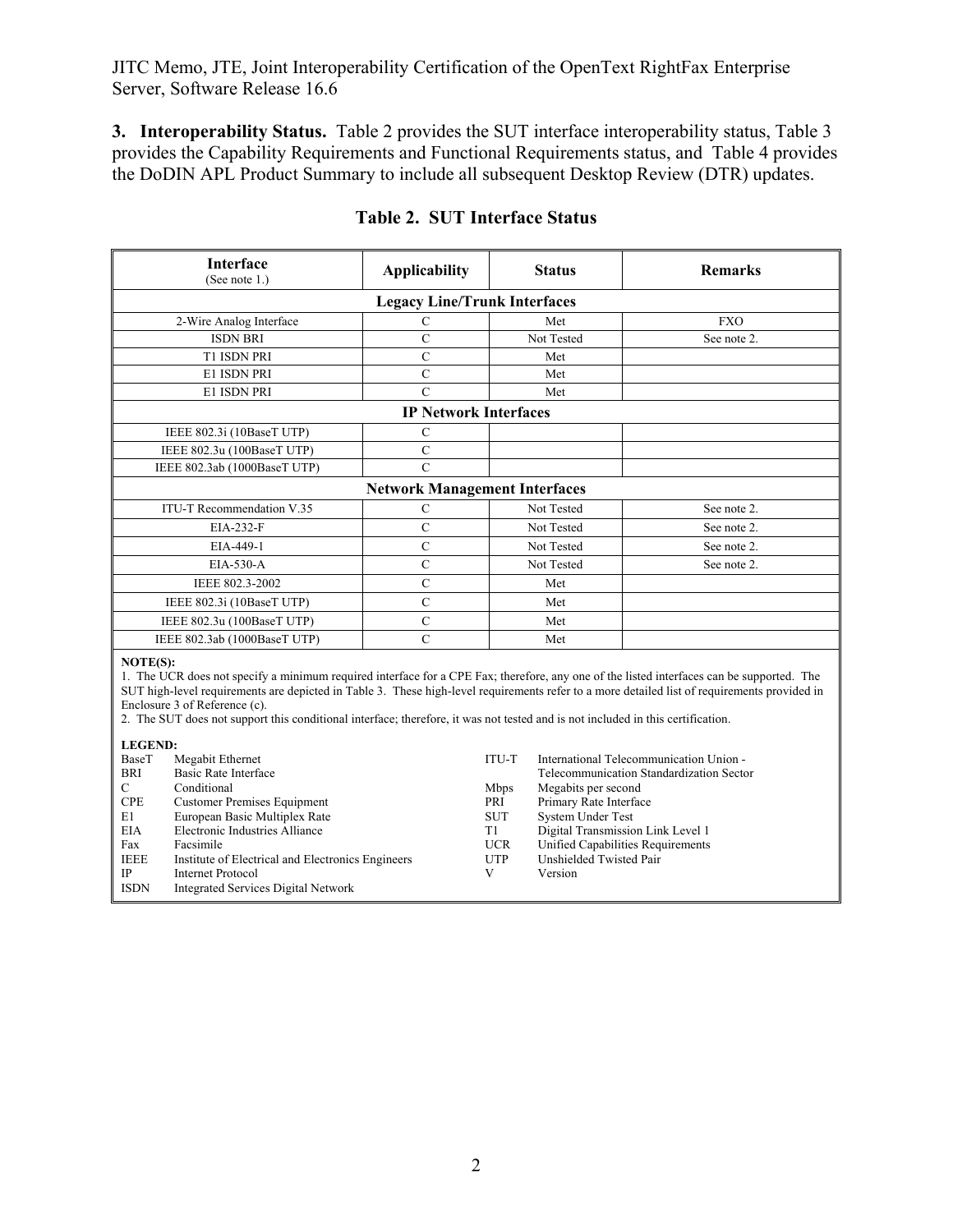| CR/FR<br>ID                                                                                                                                                        | <b>UCR Requirement</b><br>(See note 1.)                                              |                                                                           |  | <b>UCR 2013</b><br>Reference      | <b>Status</b> |
|--------------------------------------------------------------------------------------------------------------------------------------------------------------------|--------------------------------------------------------------------------------------|---------------------------------------------------------------------------|--|-----------------------------------|---------------|
|                                                                                                                                                                    | Requirements (R)                                                                     |                                                                           |  |                                   | Met           |
| $\overline{2}$                                                                                                                                                     | Media Gateway FoIP Specific Requirements (C)                                         |                                                                           |  | 2.16.8.9                          | Met           |
| 3                                                                                                                                                                  | MG Option To "Handle FoIP Calls as G.711 VoIP Calls" (Fax Pass-through<br>Calls) (C) |                                                                           |  | 2.16.8.9.1                        | Met           |
| 4                                                                                                                                                                  |                                                                                      | MG Option To "Handle FoIP Calls as T.38 FoIP Calls" (Fax Relay Calls) (C) |  |                                   | Met           |
| 5                                                                                                                                                                  | <b>DSCP</b> Tagging Requirements (R)                                                 |                                                                           |  |                                   | Met           |
| 6                                                                                                                                                                  | Internet Protocol version $6(R)$                                                     |                                                                           |  | Section 5.<br>Table 5.2-1         | Met           |
| <b>NOTE(S):</b> The annotation of 'required' refers to a high-level requirement category. The applicability of each sub-requirement is provided in<br>Enclosure 3. |                                                                                      |                                                                           |  |                                   |               |
| C                                                                                                                                                                  | <b>LEGEND:</b><br>Conditional<br>MG<br>Media Gateway                                 |                                                                           |  |                                   |               |
| <b>DSCP</b>                                                                                                                                                        | Differentiated Services Code Point<br>Required<br>R                                  |                                                                           |  |                                   |               |
| Fax                                                                                                                                                                | System Under Test<br>Facsimile<br>SUT                                                |                                                                           |  |                                   |               |
| FoIP                                                                                                                                                               | Fax over Internet Protocol<br>UCR.                                                   |                                                                           |  | Unified Capabilities Requirements |               |
| FR                                                                                                                                                                 | Voice over IP<br>VoIP<br><b>Functional Requirement</b>                               |                                                                           |  |                                   |               |
| ID                                                                                                                                                                 | <b>Identification</b>                                                                |                                                                           |  |                                   |               |

**Table 3. SUT Capability Requirements and Functional Requirements Status** 

#### **Table 4. DoDIN APL Product and Certification Summary**

| <b>Product Identification</b>                                                                              |                                                                   |                                  |                                                                                                  |                |  |
|------------------------------------------------------------------------------------------------------------|-------------------------------------------------------------------|----------------------------------|--------------------------------------------------------------------------------------------------|----------------|--|
| Product Name                                                                                               | OpenText RightFax Enterprise Server                               |                                  |                                                                                                  |                |  |
| Software Release                                                                                           | 16.6                                                              |                                  |                                                                                                  |                |  |
| $UCR$ Product Type $(s)$                                                                                   | CPE Facsimile (Fax)                                               |                                  |                                                                                                  |                |  |
| <b>Product Description</b>                                                                                 | The SUT is a fax server for sending, receiving and managing faxes |                                  |                                                                                                  |                |  |
| <b>Product Components</b><br>(See note 1.)                                                                 | <b>Component Name</b><br>Version<br>(See note 2.)                 |                                  |                                                                                                  | <b>Remarks</b> |  |
| OpenText RightFax                                                                                          | ESXi Server Host<br>(site-provided)                               |                                  | ESXi 6.5.0 Build 1                                                                               |                |  |
| <b>Enterprise Server</b>                                                                                   | Remote DocTransport Server                                        |                                  | 6.11.0                                                                                           |                |  |
|                                                                                                            | Client Workstation (site-provided)                                |                                  | RightFax FaxUtil<br>11.09.2119                                                                   |                |  |
| <b>NOTE(S):</b> The detailed component and subcomponent list is provided in Enclosure 3.<br><b>LEGEND:</b> |                                                                   |                                  |                                                                                                  |                |  |
| APL<br>Approved Products List<br><b>Customer Premises Equipment</b><br><b>CPE</b><br>DoDIN                 | Department of Defense Information Network                         | ESXi<br><b>UCR</b><br><b>SUT</b> | Elastic Sky eXchange integrated<br>Unified Capabilities Requirements<br><b>System Under Test</b> |                |  |

**4. Test Details.** This certification is based on interoperability testing, review of the vendor's Letters of Compliance (LoC), Defense Information Systems Agency (DISA) adjudication of open Test Discrepancy Reports (TDRs), and DISA Certifying Authority Recommendation for inclusion on the DoDIN APL. JITC conducted testing at the Global Network Test Facility at Fort Huachuca, Arizona, from 4 through 8 November 2019 using test procedures derived from Reference (c). Review of the vendor's LoC completed on 8 November 2019. A JITC-led Cybersecurity (CS) test team conducted CS testing and published the results in a separate report, Reference (d). Enclosure 2 documents the test results and describes the tested network and system configurations. Enclosure 3 provides a detailed list of the interface, capability, and functional requirements.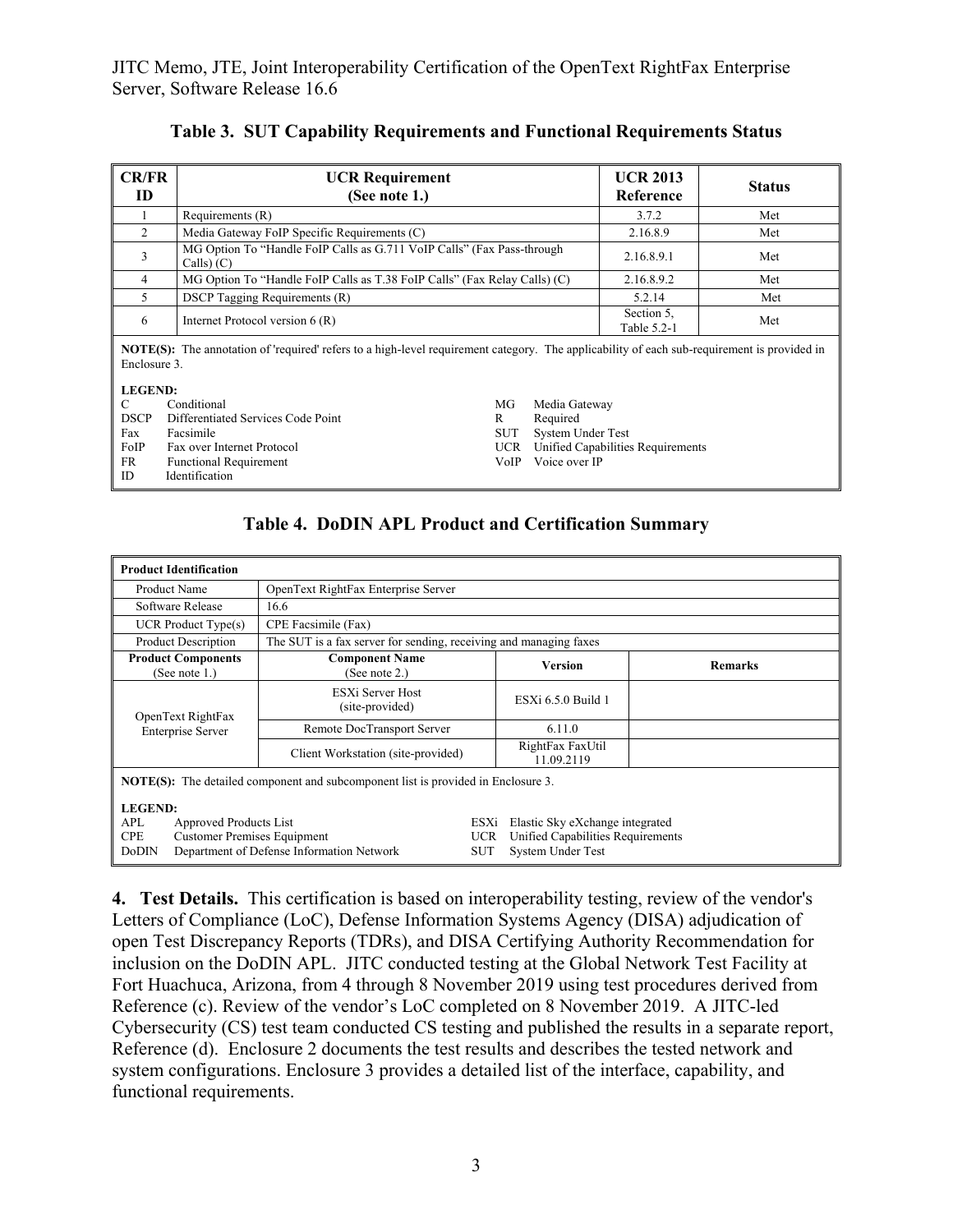JITC Memo, JTE, Joint Interoperability Certification of the OpenText RightFax Enterprise Server, Software Release 16.6

**5. Additional Information.** JITC distributes interoperability information via the JITC Electronic Report Distribution system, which uses Unclassified-But-Sensitive Internet Protocol Router Network (NIPRNet) e-mail. Interoperability status information is available via the JITC System Tracking Program (STP). STP is accessible by .mil/.gov users at https://stp.fhu.disa.mil/. Test reports, lessons learned, and related testing documents and references are on the JITC Industry Toolkit at https://jit.fhu.disa.mil/. Due to the sensitivity of the information, the CS Assessment Package that contains the approved configuration and deployment guide must be requested directly from the Approved Products Certification Office (APCO), e-mail: disa.meade.ie.list.approved-products-certification-office@mail.mil. All associated information is available on the DISA APCO website located at https://aplits.disa.mil/.

**6. Point of Contact (POC).** JITC POC: Lorraine Gardner; commercial telephone: (520) 538-5221; e-mail address: lorraine.gardner.civ@mail.mil; mailing address: Joint Interoperability Test Command, ATTN: JTE Lorraine Gardner, P.O. Box 12798, Fort Huachuca, AZ 85670-2798. The APCO tracking number for the SUT is 1905805.

FOR THE COMMANDER:

CLARK.BRADLEY.A Digitally signed by 1466 LAN.1231466564 564<br>Date: 2019.12.12 12:33:23 -07'00

3 Enclosures a/s for RIC HARRISON Chief Networks/Communications & DoDIN Capabilities Division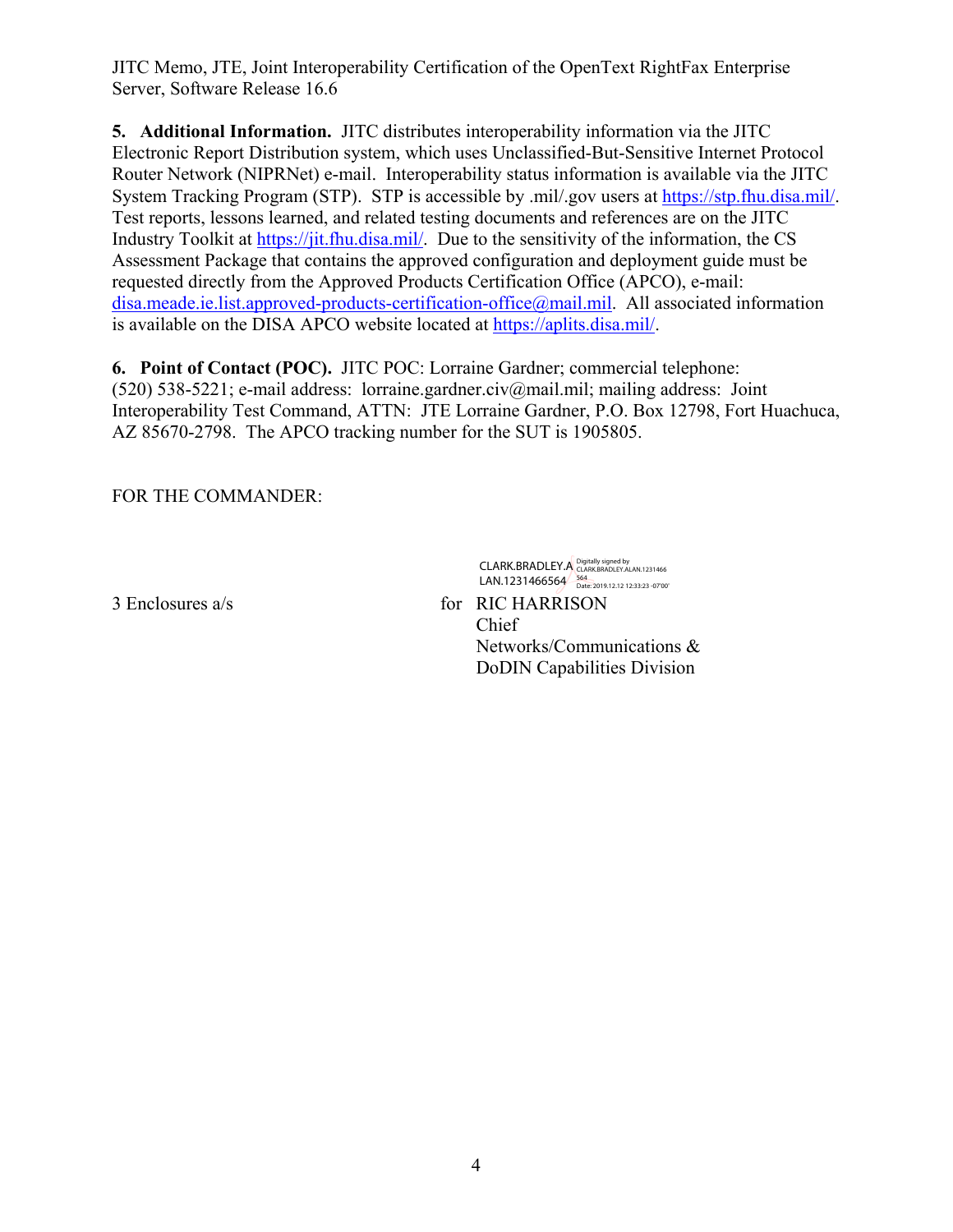JITC Memo, JTE, Joint Interoperability Certification of the OpenText RightFax Enterprise Server, Software Release 16.6

#### **Distribution (electronic mail):**

DoD CIO Joint Staff J-6, JCS USD (AT&L) ISG Secretariat, DISA, JT U.S. Strategic Command, J665 US Navy, OPNAV N2/N6FP12 US Army, DA-OSA, CIO/G-6 ASA (ALT), SAIS-IOQ US Air Force, SAF/CIO A6XA US Marine Corps, MARCORSYSCOM, SIAT, A&CE Division US Coast Guard, CG-64 DISA/ISG REP DIA, Office of the Acquisition Executive NSG Interoperability Assessment Team DOT&E, Netcentric Systems and Naval Warfare Medical Health Systems, JMIS PEO T&IVV HQUSAISEC, AMSEL-IE-IS APCO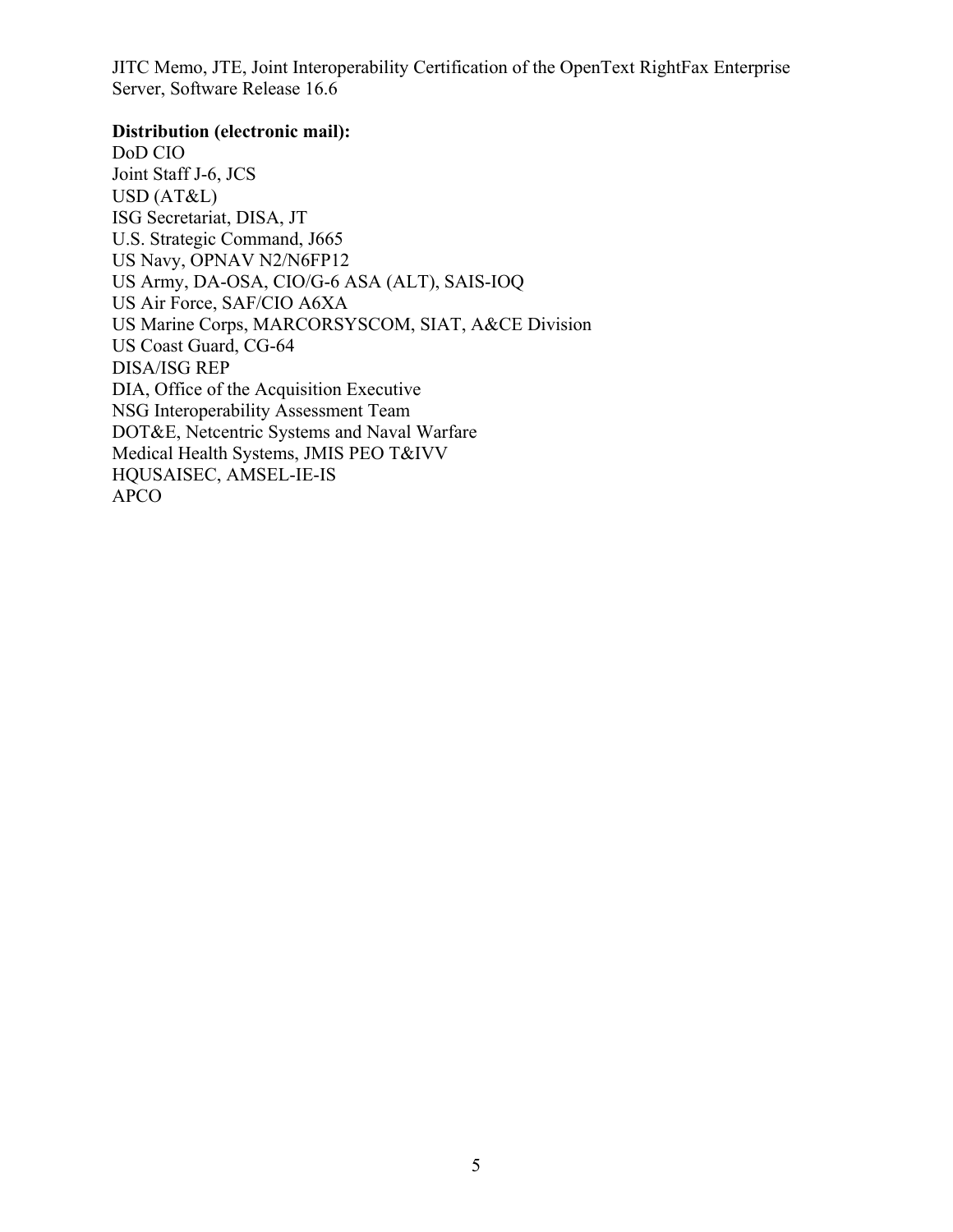#### **ADDITIONAL REFERENCES**

(c) Joint Interoperability Test Command, "Customer Premise Equipment (CPE) Facsimile (FAX) Test Procedures Version 1.0 for Unified Capabilities Requirements (UCR) 2013 Change 2," September 2019

(d) Joint Interoperability Test Command, "Information Assurance Assessment Report for OpenText RightFax Software Release – 16.6 (Tracking Number 1905805)," Draft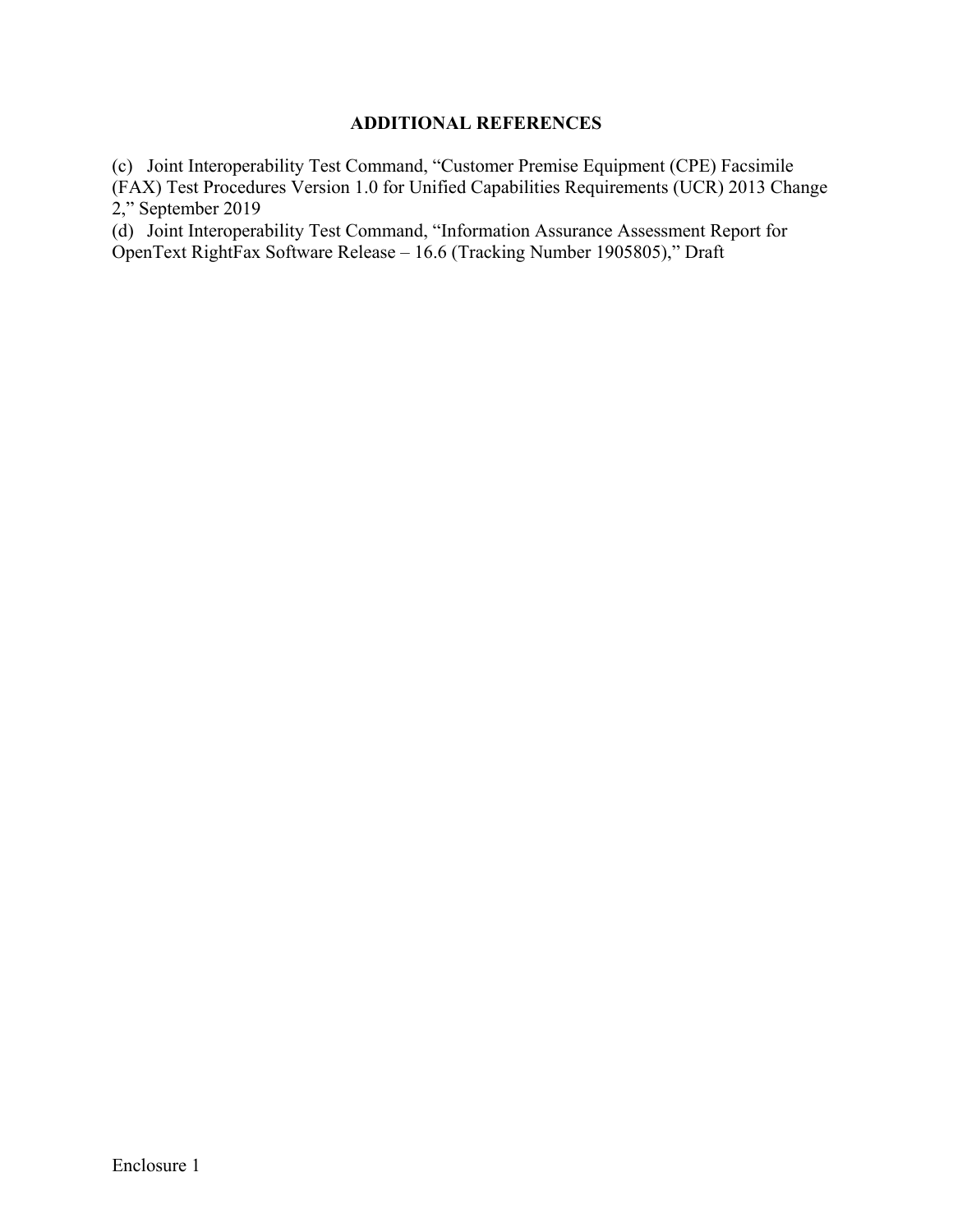### **CERTIFICATION SUMMARY**

**1. SYSTEM AND REQUIREMENTS IDENTIFICATION.** The OpenText RightFax Enterprise Server with Software Release 16.6 is hereinafter referred to as the System Under Test (SUT). Table 2-1 depicts the SUT identifying information and requirements source.

| <b>System Identification</b>                                                                           |                                                                                                                                  |  |  |  |  |  |
|--------------------------------------------------------------------------------------------------------|----------------------------------------------------------------------------------------------------------------------------------|--|--|--|--|--|
| Sponsor                                                                                                | Defense Finance and Accounting Service                                                                                           |  |  |  |  |  |
| Sponsor Point of Contact                                                                               | Fimreite, Angie, Defense Finance & Accounting Service, e-mail:<br>angela.d.fimreite.civ@mail.mil, phone: 317-212-5510            |  |  |  |  |  |
| Vendor Point of Contact                                                                                | OpenText Corporation, 155 North Rosemont, Suite 101, Tucson, Arizona 85711 e-mail:<br>craigi@opentext.com, phone: $520.320.7018$ |  |  |  |  |  |
| <b>System Name</b>                                                                                     | RightFax Enterprise Server                                                                                                       |  |  |  |  |  |
| Increment and/or Version                                                                               | 16.6                                                                                                                             |  |  |  |  |  |
| Product Category                                                                                       | Customer Premises Equipment (CPE) Facsimile (Fax)                                                                                |  |  |  |  |  |
| <b>System Background</b>                                                                               |                                                                                                                                  |  |  |  |  |  |
| Previous certifications                                                                                | Tracking Number 1520301, OpenText RightFax Version V9.4 SR2                                                                      |  |  |  |  |  |
| Tracking                                                                                               |                                                                                                                                  |  |  |  |  |  |
| <b>APCO ID</b>                                                                                         | 1905805                                                                                                                          |  |  |  |  |  |
| System Tracking Program ID                                                                             | 4566                                                                                                                             |  |  |  |  |  |
| <b>Requirements Source</b>                                                                             |                                                                                                                                  |  |  |  |  |  |
| Unified Capabilities Requirements                                                                      | Unified Capabilities Requirements 2013, Change 2, Section 3.7.2, 2.16.8.9, 5.2.14                                                |  |  |  |  |  |
| Remarks                                                                                                | None                                                                                                                             |  |  |  |  |  |
| <b>Test Organization(s)</b>                                                                            | Joint Interoperability Test Command, Fort Huachuca, Arizona                                                                      |  |  |  |  |  |
| <b>LEGEND:</b><br>Identification<br><b>APCO</b><br>Approved Products Certification Office<br><b>ID</b> |                                                                                                                                  |  |  |  |  |  |

#### **Table 2-1. System and Requirements Identification**

**2. SYSTEM DESCRIPTION.** A wide variety of Customer Premises Equipment (CPE) manufactured and sold by many sources was connected to the line (subscriber) side of a Defense Switched Network (DSN) switching system. Such varieties include industry "American National Standards Institute – European Telecommunications Standards Institute (ANSI-ETSI) Standards"- based digital and analog devices, and non-standards based proprietary digital devices. During the transition period between Time Division Multiplexing (TDM)-and Internet Protocol (IP)-based technologies, some locations may have a requirement to interface the legacy CPE to a Session Controller (SC). As a result, most SC vendors provide an optional Integrated Access Device (IAD) to permit the use of CPE until it is replaced. The CPE devices may include answering machines, voice mail systems, automated call distributors, proprietary telephone sets, standards-based telephone sets, facsimile machines, voice-band modems, Integrated Services Digital Network (ISDN) Network Termination 1 devices and Terminal Adapters (TAs), and certain devices that are deemed mandatory for local or host nation telecommunications network compliance (i.e., 911 emergency service).

A CPE Facsimile (Fax) can be a standalone Fax or embedded in a Server to support an enterprise solution. An Enterprise Fax solution provides robust configurability and advanced integration to support high volumes and production faxing in a single solution that can be leveraged across an entire organization.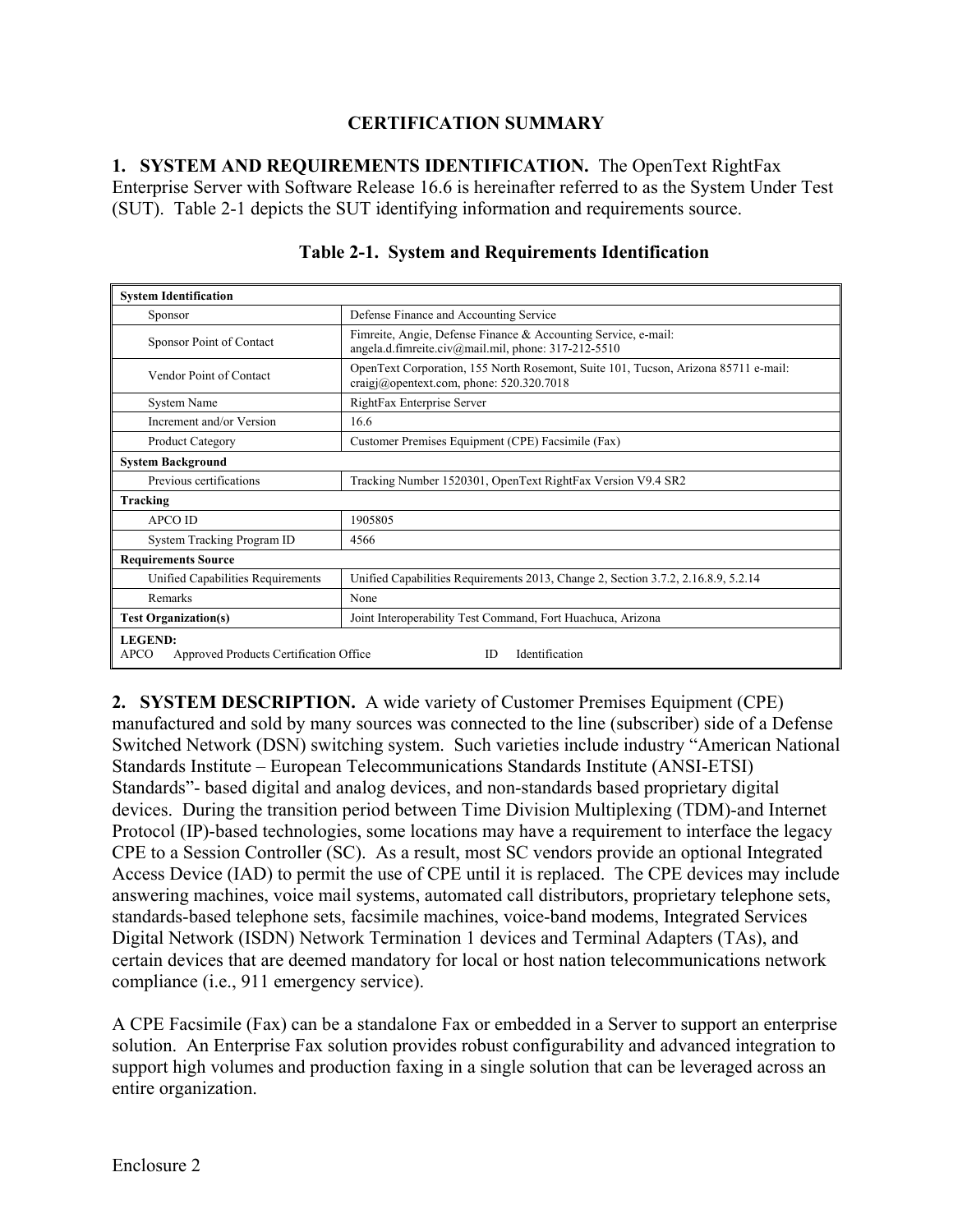The SUT is an enterprise electronic fax solution, running on Microsoft Windows and using Fax over IP (FoIP) or hardware fax boards as the transport mechanism. It is designed to be deployed as a virtualized platform hosted on Virtual Machine Software (VMware) Elastic Sky eXchange (ESX) 5.5 or higher; it may also be deployed on physical server hardware. The base configuration consists of one or two Fax Servers connected to a Microsoft Structured Query Language (SQL) Server database. The database may reside on a dedicated SQL Server Virtual Machine (VM) or be hosted on a SQL Server Cluster VM. Both, the clustered and standalone SQL server were tested and certified during the interoperability test.

**Component 1.** Elastic Sky eXchange integrated (ESXi) Host Server (site-provided) – A host server with ESXi 6.5 platform; the following VMs are configured on the server:

• Fax Server 1 (VM) – The server manages network print queues assigned to faxing, schedules and converts outgoing faxes, and routes incoming faxes. The server is configured on Windows Server 2016 Operating Systems (OS) platform with the RightFax application installed and fax services enabled.

• Fax Server 2 (VM) – Vendor server manages network print queues assigned to faxing, schedules and converts outgoing faxes, and routes incoming faxes. The server is configured on Windows Server 2016 Operating Systems (OS) platform with the RightFax application installed and fax services enabled.

• AlwaysOn Cluster SQL Servers  $(x2)$  (VM) – The SQL Server cluster hosts the RightFax database, which is responsible for holding all fax and state information for the solution. A single SQL database supports one or two Fax Servers.

**Component 2.** Remote DocTransport Server (site-provided) – A Windows 2016 server with Dialogic hardware fax boards installed. The cards allow for the transmission of analog, FoIP, and Digital Transmission Link Level 1 (T1) fax communications.

**Component 3.** Client Workstation (site-provided) – The client workstation will be Windows 10, with Office 2013 Outlook and the RightFax FaxUtil 11.09 client. The SUT was tested and certified with Microsoft Winodws 10. Previous testing included Microsoft Windows 7.

**3. OPERATIONAL ARCHITECTURE.** The Department of Defense (DoD) Information Network (DoDIN) architecture is a two-level network hierarchy consisting of Defense Information Systems Network backbone switches and Service/Agency installation switches. The DoD Chief Information Officer and Joint Staff policy and subscriber mission requirements determine which type of switch can be used at a particular location. The DoDIN architecture, therefore, consists of several categories of switches. Figure 2-1 depicts the notional operational DoDIN architecture in which the SUT may be used.

**4. TEST CONFIGURATION.**The Joint Interoperability Test Command (JITC) test team conducted testing on the SUT at the Global Network Test Facility (GNTF), Fort Huachuca, Arizona, in a manner and configuration similar to that of the notional operational environment depicted in Figure 2-1. The test team verified the required functions and features of the SUT using the end-to-end test configuration depicted in Figure 2-2. The test team conducted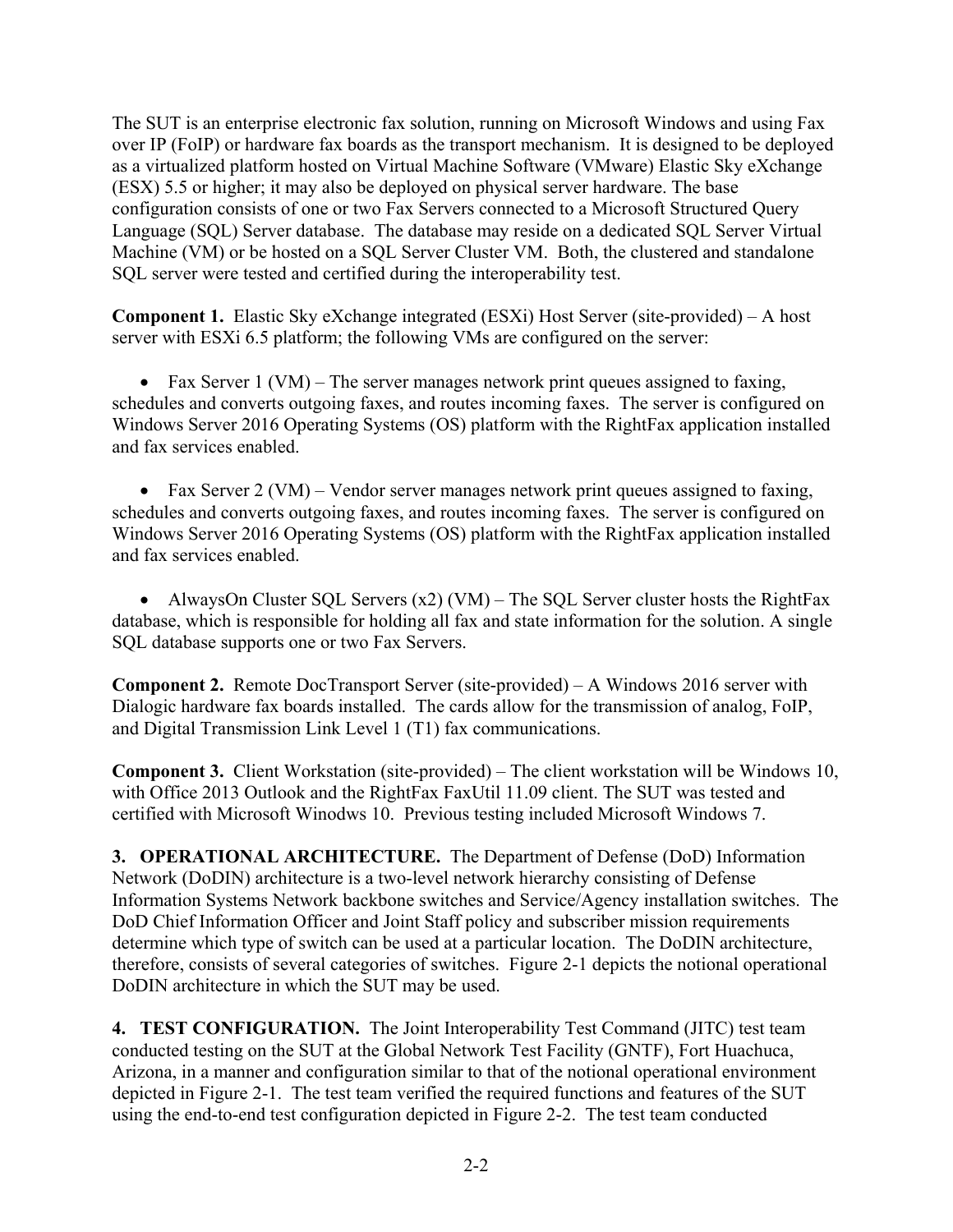interoperability testing of the CPE Fax components by testing the SUT with different vendor DoDIN Approved Products List certified products. Cybersecurity (CS) testing used the same configuration.

**5. METHODOLOGY.** The GNTF conducted testing using CPE Fax requirements derived from the Unified Capabilities Requirements (UCR) 2013, Change 2, Reference (b), and CPE test procedures derived from Reference (c). Test Discrepancy Reports (TDRs) document any noted discrepancies. The Defense Information Systems Agency (DISA) will evaluate any new discrepancy noted in the operational environment for impact on the existing certification. DISA will adjudicate these discrepancies via a vendor POA&M, which must address all new critical TDRs within 120 days of identification.



**Figure 2-1. Notional DoDIN Network Architecture**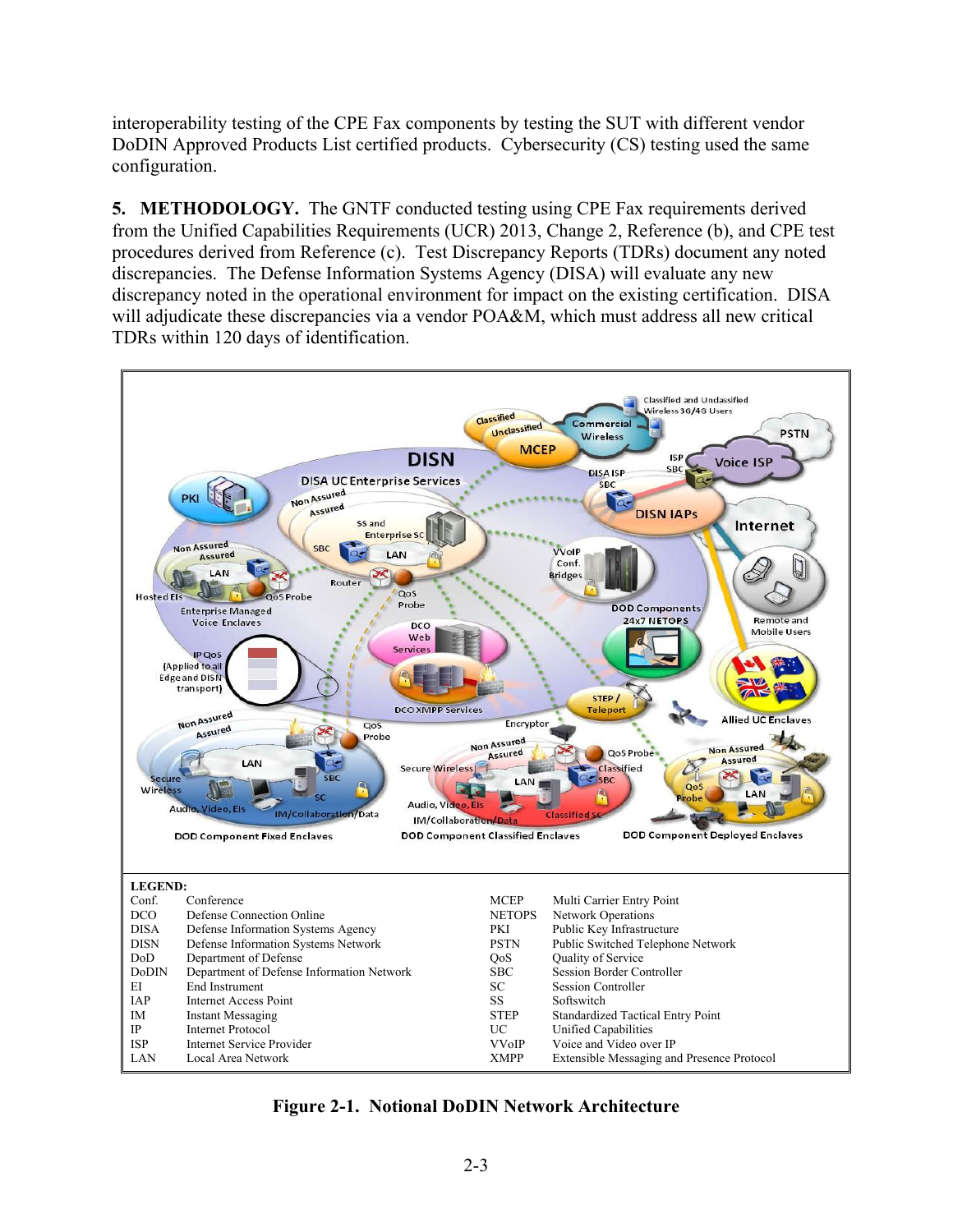

**Figure 2-2. SUT Test Configuration**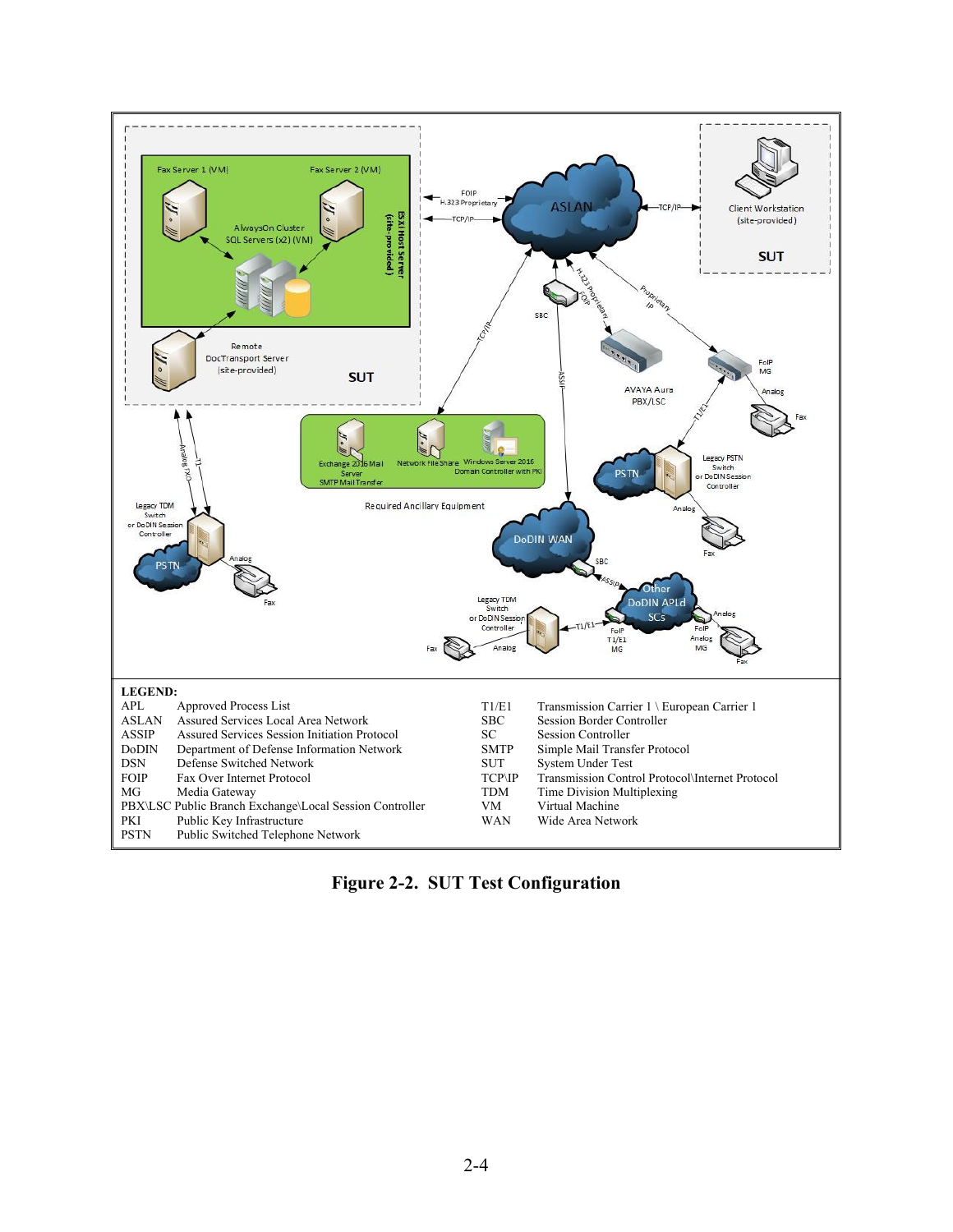**6. INTEROPERABILITY REQUIREMENTS, RESULTS, AND ANALYSIS.** The interface, Capability Requirements, Functional Requirements, CS, and other requirements for the DoDIN CPE Fax are established by UCR 2013, Change 2, Sections 3.7.2, 2.16.8.9, 2.16.8.9.1, 2.16.8.9.2 and 5.

**a. Interface Requirements.** The status of JITC interface testing on the SUT is provided in Table 3-1.

1) Legacy Line Interfaces. The SUT met the requirements for the 2-wire, T1 Integrated Services Digital Network (ISDN) Primary Rate Interface (PRI), and European Basic Multiplex Rate (E1) ISDN PRI legacy line/trunk interfaces with testing and the Vendor LoC.

2) IP Network Interfaces. The SUT met the requirements for the IP network interfaces with testing and the Vendor LoC.

3) Network Management Interfaces. Network Management Interfaces. The SUT met the requirements for the IP network management interfaces with testing.

### **b. Functional Requirements**

1) The UCR 2013, Change 2, Section 3.7.2, includes the general CPE requirements in the subparagraphs below.

a) If a CPE device supports Multi-Level Precedence and Preemption (MLPP), then that device shall do so in accordance with the requirements listed in UCR 2013 Change 2, Section 2.25.2, MLPP, and shall not affect the DSN interface features and functions associated with line supervision and control. The SUT does not support this conditional requirement; therefore, it is not covered under this certification.

b) All DSN CPE, at a minimum, must meet the requirements of Part 15 and Part 68 of the Federal Communications Commission (FCC) Rules and Regulations, and the Administrative Council for Terminal Attachments. The SUT met this requirement with the Vendor's LoC.

c) If a CPE device supports autoanswer, then that device shall have an "autoanswer" mode feature allowing the autoanswer mode to be set to a "time" more than the equivalency of four ROUTINE precedence ring intervals, in accordance with UCR 2013 Change 2, Section 2.25.2, MLPP, before "answer" supervision is provided. The SUT does not support this conditional requirement; therefore, it is not covered under this certification.

d) If a CPE device is required to support precedence calls above ROUTINE precedence, then that device shall respond properly to an incoming alerting (ringing) precedence call cadence, as described in UCR 2013 Change 2, Section 2.9.1.2.1, Unified Capabilities Ringing Tones, Cadences, and Information Signals. The SUT does not support this conditional requirement; therefore, it is not covered under this certification.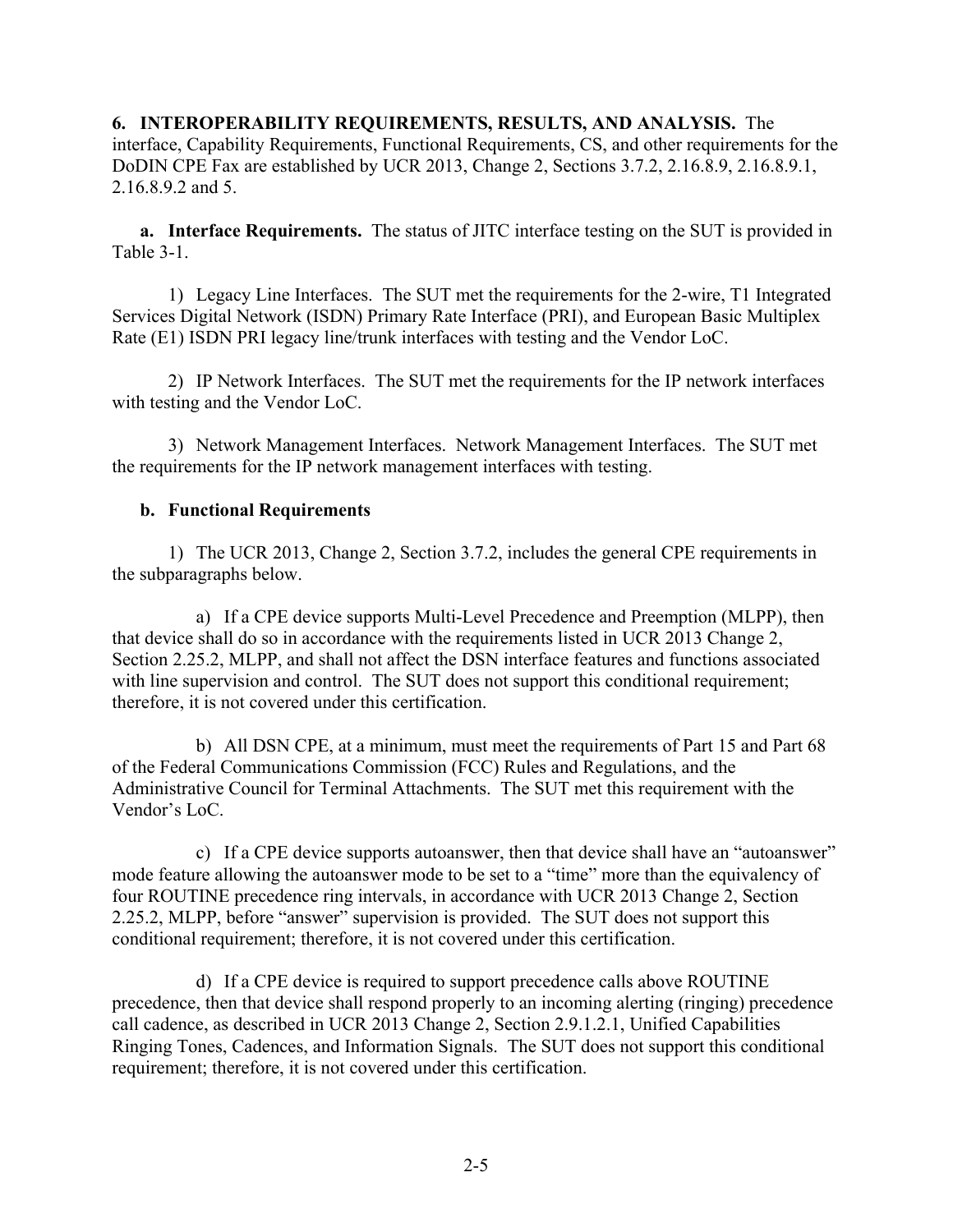e) If a CPE device can "out dial" Dual Tone Multi-Frequency (DTMF) and/or dial pulse digits (automatic and/or manual), then that device shall comply with the requirements as specified in Telcordia Technologies GR-506-CORE, Local Access and Transport Area (LATA) Switching Systems Generic Requirements (LSSGR): Signaling for Analog Interfaces, Issue 1, June 1996, paragraph 10. That device shall also be capable of outpulsing and interpretation of DTMF digits on outgoing and two-way trunks as specified in Telcordia Technologies GR-506- CORE, LSSGR: Signaling for Analog Interfaces, Issue 1, June 1996, paragraph 15, and Table 3.7-1. The SUT does not support this conditional requirement; therefore, it is not covered under this certification.

f) If a CPE device contains a modem or facsimile machine, then that modem or facsimile machine shall be compatible with International Telecommunication Union (ITU) and Telcordia standards, as applicable. The SUT does not support this conditional requirement; therefore, it is not covered under this certification.

g) If a CPE device contains a facsimile device, then that facsimile device, at a minimum, shall meet the requirements in accordance with applicable DoD Information Technology Standards Registry standards. The SUT does not support this conditional requirement; therefore, it is not covered under this certification.

h) If Configuration Management and/or Fault Management is provided by the CPE device so that it can be managed by the Advanced DSN Integrated Management Support System (ADIMSS) or other management systems, then the management information for that CPE device shall be provided by one or more of the following serial or Ethernet interfaces. The SUT does not support this conditional requirement; therefore, it is not covered under this certification.

- 1. Serial interfaces shall be in accordance with one of the following standards:
	- a. ITU- Telecommunication Standardization Sector (T) Recommendation V.35.
	- b. Telecommunications Industry Association (TIA)-232-F.
	- c. Electronic Industries Alliance (EIA)-449-1.
	- d. TIA-530-A.

2. Ethernet interfaces shall be in accordance with Institute of Electrical and Electronics Engineers (IEEE) 802.3-2002.

i) If a CPE device supports 911 and E911 emergency services, then, at a minimum, the 911 and the E911 (tandem) emergency services shall have the capability to "hold" (prevent) the originating subscriber or caller from releasing the call, via the "switch supervision interaction for line and trunk control by the called party" feature, in accordance with Telcordia Technologies GR-529-CORE. Additionally, the FCC regulations regarding 911 and E911 must be considered. The SUT does not support this conditional requirement; therefore, it is not covered under this certification.

2) The UCR 2013, Change 2, Section 2.16.8.9 Media Gateway (MG), in case where a Fax over IP (FOIP)-specific requirements in the subparagraphs below. The SUT was tested and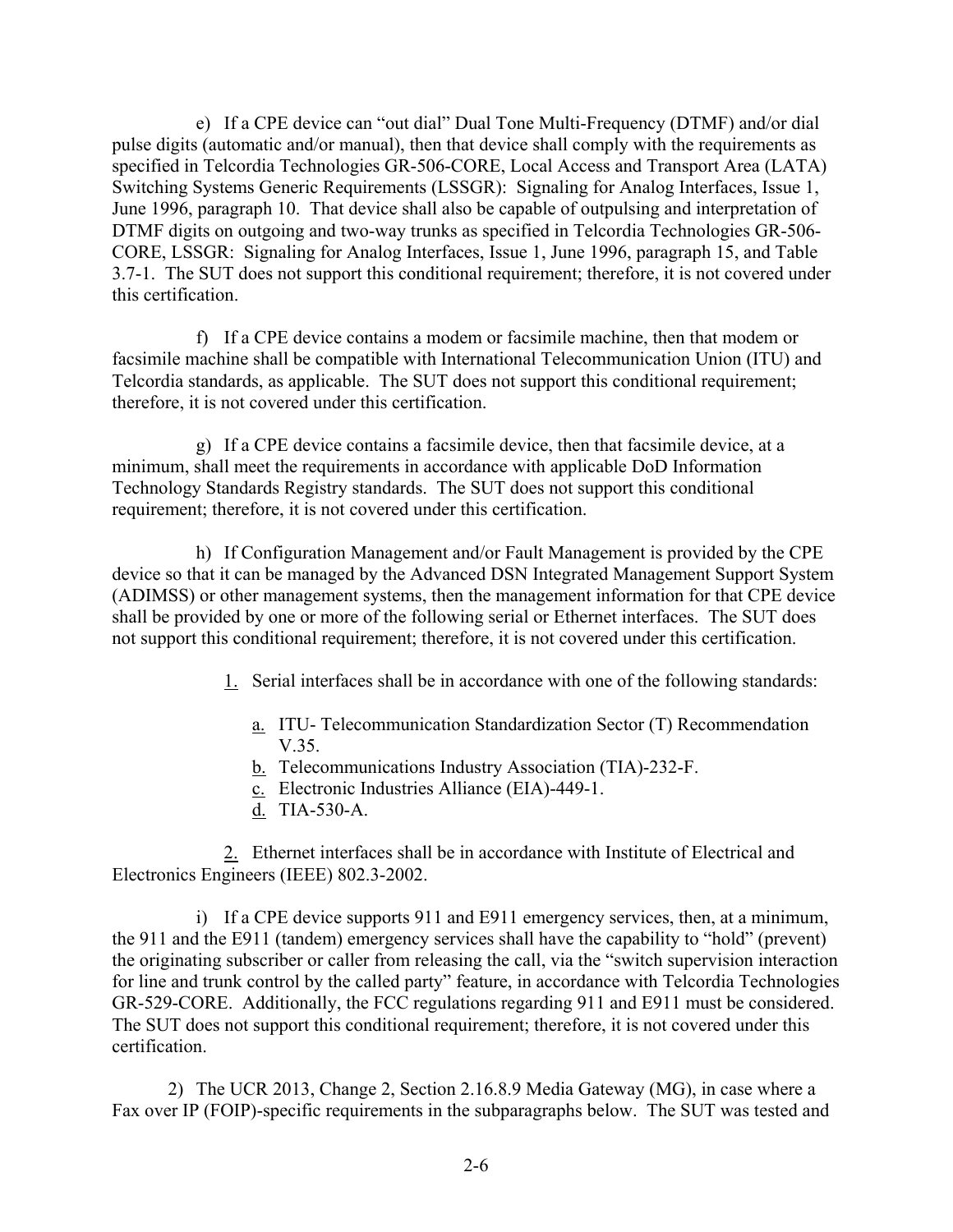certified with the Avaya G450 MG, the AudioCodes M800 MG, and the AudioCodes M3000MG.

a) The MG shall support Group 3 Facsimile (G3 Fax) calls between TDM trunk-side interfaces on the MG, Proprietary End Enstruments (PEIs), Assured Services Session Initiation Protocol (AS-SIP) End Instruments (EIs) (AEIs), TAs, Integrated Access Devices (IADs), TDM line-side interfaces on the MG, and Session Border Controllers (SBCs). The SUT met the requirements with testing and the Vendor's LoC.

b) The MG shall support G3 Fax calls on TDM trunks for the following TDM trunk types:

1. United States (U.S.) ISDN Primary Rate Interface (PRI). The SUT met the requirements with the Vendor's LoC.

2. U.S. Channel Associated Signaling (CAS) trunk (Conditional: when the MG supplier supports U.S. CAS trunks). The SUT does not support this conditional requirement.

3. Foreign ISDN PRI (Required: When the MG supplier supports European Telecommunications Standards Institute [ETSI] PRI – Optional: when the MG supplier supports other foreign ISDN PRIs). The SUT met the requirements with the Vendor's LoC.

c) The MG support for G3 Fax calls on the TDM trunk types listed in this section shall be identical to the support for G3 Fax calls on these trunk groups in DoD TDM Private Branch Exchanges (PBXs), EOs, Tandem switches, and Multifunction Switches (MFSs). The SUT met the requirements with the Vendor's LoC.

d) The MG support for G3 Fax calls on the TDM trunk types listed in this section shall allow G3 Fax calls to:

1. Originate from a PEI, AEI, TA, IAD, or MG line card that supports G3 Fax, and terminate on a G3 Fax device in a TDM network (i.e., DoD; U.S. or foreign Public Switched Telephone Network [PSTN]; allied or coalition partner), via an MG trunk card. The SUT met the requirements with the Vendor's LoC.

2. Originate from a G3 Fax device in a TDM network (i.e., DoD; U.S. or foreign PSTN; allied or coalition partner) via an MG trunk card, and terminate on a PEI, AEI, TA, IAD, or MG line card supporting G3 Fax. The SUT met the requirements with the Vendor's LoC.

3. Originate from a G3 Fax device in a TDM network, and terminate to a G3 Fax device in a TDM network, where either TDM network can be DoD, U.S. or foreign PSTN, or allied or coalition partner, when the Voice and Video over IP (VVoIP) network is used as a tandem network in between the originating TDM network and the terminating TDM network. The SUT met the requirements with the Vendor's LoC.

e) (The MG shall support a mechanism to detect FoIP calls, to distinguish them from Voice over IP (VoIP) calls, and to treat them differently from VoIP calls. The MG shall support this FoIP detection mechanism on both TDM-to-FoIP calls (i.e., inbound from a TDM network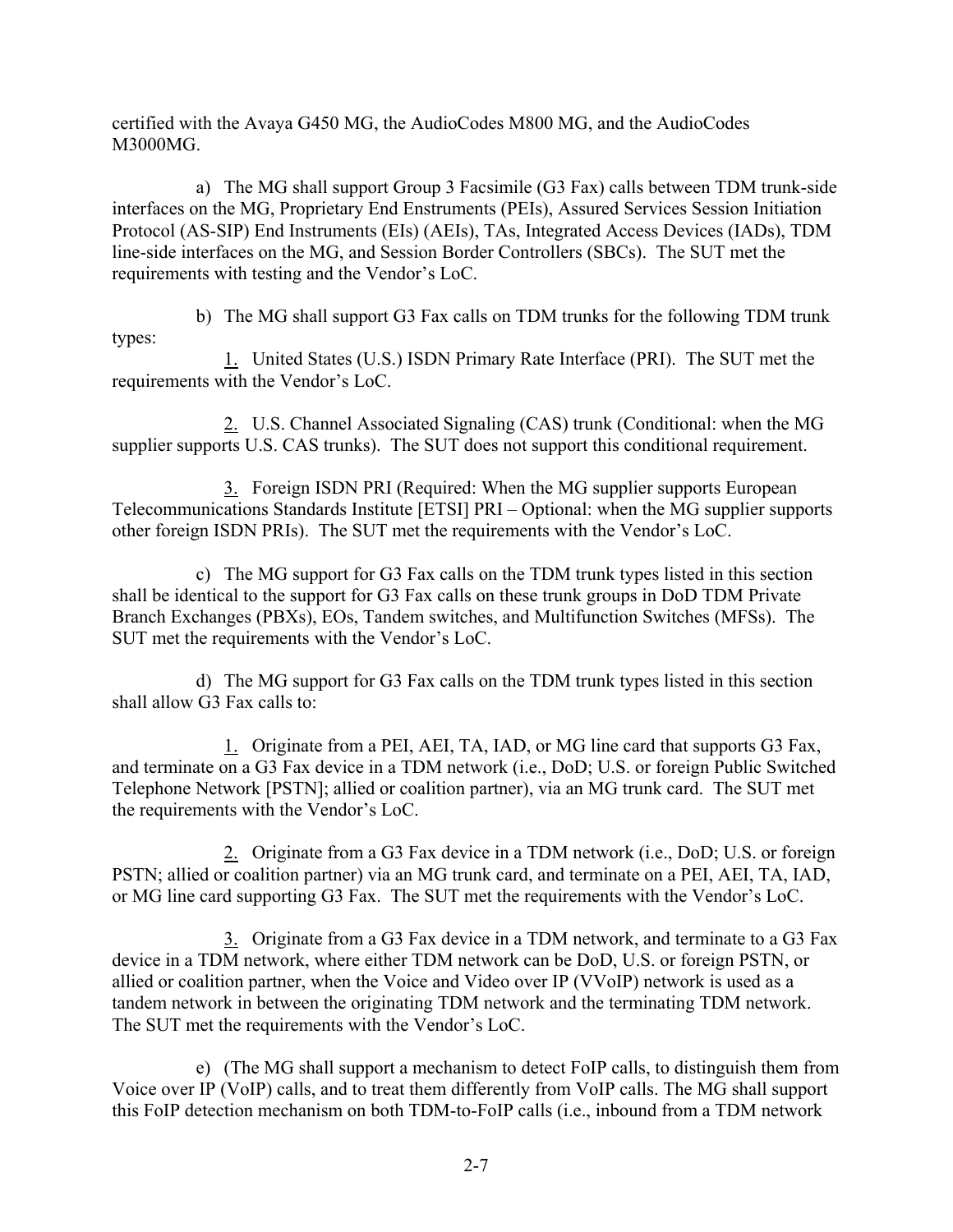to the IP appliance) and FoIP-to-TDM calls (i.e., outbound from the IP appliance to a TDM network). The SUT met the requirements with testing and the Vendor's LoC.

f) The MG shall not rely on called number screening or calling number screening for detecting inbound TDM-to-FoIP calls or outbound FoIP-to-TDM calls. In other words, the IP appliance administrator are not be required to maintain a list of calling and called fax numbers that are local to the IP appliance (representing FoIP end points within the appliance), and a list of calling and called fax numbers that are outside the IP appliance (representing G3 Fax and FoIP end points outside of the appliance) to determine whether the call is an FoIP call. The SUT met the requirements with testing and the Vendor's LoC.

g) The MG, in conjunction with the Media Gateway Controller (MGC), shall support two separate options for "Handling of FoIP calls within the IP appliance:"

1. Handle FoIP calls as G.711 VoIP calls (Fax Pass-through Calls). The SUT met the requirements with testing and the Vendor's LoC.

2. Handle FoIP calls as ITU-T Recommendation T.38 FoIP calls (Fax Relay Calls). The SUT met the requirements with testing and the Vendor's LoC.

h) The MG and the MGC shall allow the IP appliance administrator to set the value of this option on a per-MG basis. Compression of FoIP calls via ITU-T Recommendation G.723.1 or G.729 is not recommended. The SUT met the requirements with the Vendor's LoC.

i) In the case where an FoIP call enters the IP appliance MG over one TDM trunkor line card, and then leaves the same IP appliance MG over another TDM trunk or line card, the MG shall support the ability to interconnect the two-way TDM media streams from the first trunk/line card directly with the two-way TDM media streams from the second trunk/ line card, without performing any TDM-to-FoIP and FoIP-to-TDM conversions on those two TDM media streams. The SUT met the requirements with the Vendor's LoC.

3) The UCR 2013, Change 2, Section 2.16.8.9.1 Media Gateway (MG) Option To "Handle FoIP Calls as G.711 VoIP Calls" (Fax Pass-though Calls), includes the specific conditional requirements in the subparagraphs below.

a) When the MG is configured to "Handle FoIP calls as G.711 VoIP Calls," the MG shall support the use of uncompressed, packetized  $G.711 \mu$ -law and A-law FoIP media streams for both Fixed and Deployable applications. The SUT met the requirements with the Vendor's LoC

b) When the MG is configured to "Handle FoIP calls as G.711 VoIP Calls," the MG shall handle FoIP calls within the appliance in exactly the same way it handles G.711 VoIP calls within the appliance (e.g., the MG shall not allow compression of the media streams on these calls), with these clarifications:

1. The MG shall still disable ECs for a FoIP call being handled as a G.711 VoIP call, when the MG detects an "EC disabling" tone from either the TDM side or the FoIP side of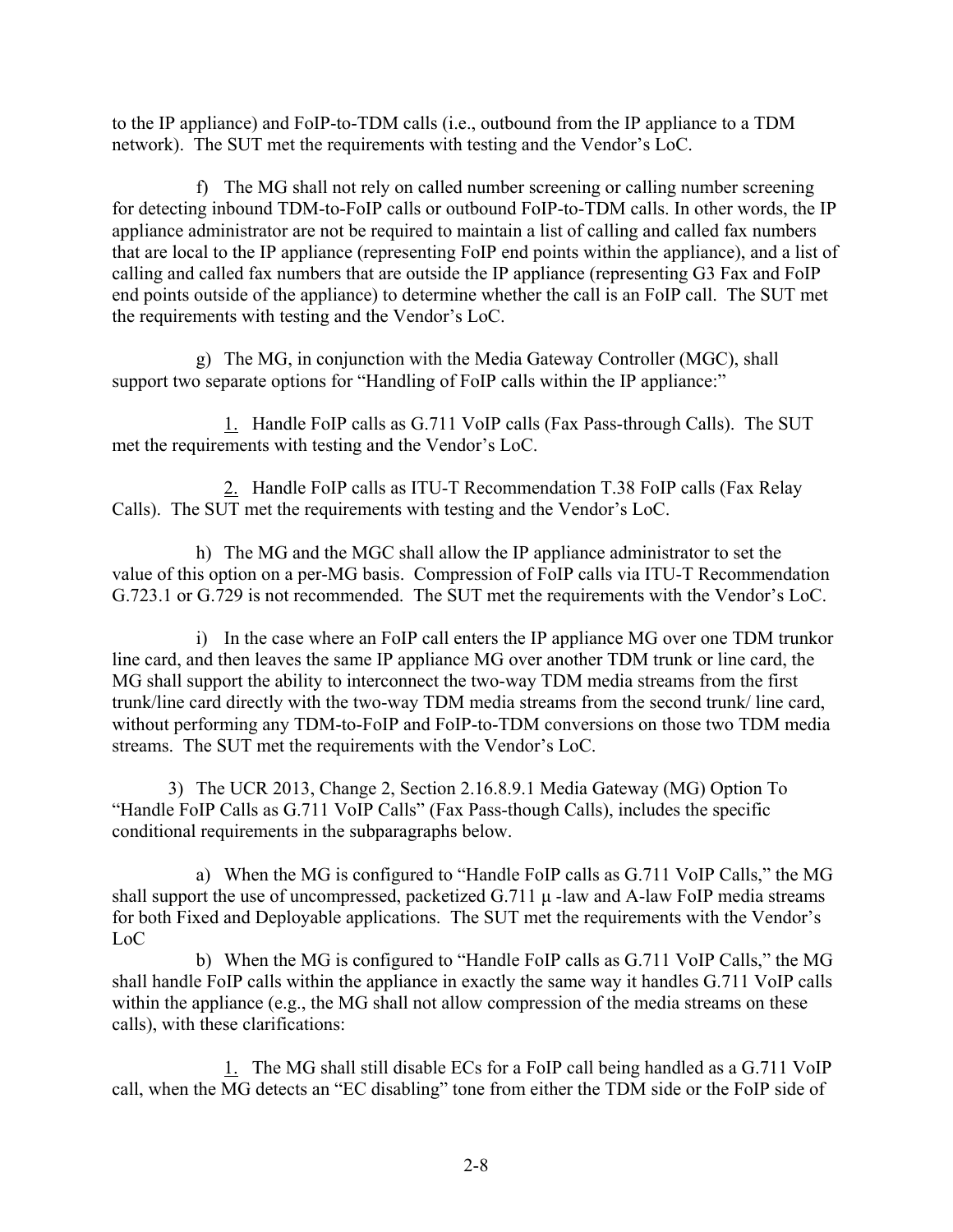the call (see Section 2.1.6.9), MG Requirements for Echo Cancellation). The SUT met the requirements with the Vendor's LoC.

2. The MG is allowed to disable silence suppression on the FoIP side of the call. The SUT met the requirements with the Vendor's LoC.

c) When the MG is configured to "Handle FoIP calls as G.711 VoIP Calls," the MG shall support uncompressed, packetized FoIP streams using ITU-T Recommendation G.711 μ law PCM and G.711 A-law PCM over the IP network on the FoIP side of the MG. The SUT met the requirements with the Vendor's LoC.

d) When the MG is configured to "Handle FoIP calls as G.711 VoIP Calls," the MG shall transport each packetized G.711 FoIP stream to and from the local EI/IAD/TA, local MG, remote EI/IAD/TA (via an SBC), or remote MG (via an SBC) using SRTP, UDP, and IP protocol layers on the FoIP side of the MG. The SUT met the requirements with the Vendor's LoC

4) The UCR 2013, Change 2, Section 2.16.8.9.2 MG Option To "Handle FoIP Calls as T.38 FoIP Calls" (Fax Relay Calls), includes the Fax over IP (FoIP)-specific conditional requirements in the subparagraphs below.

a) If the MG is configured to "Handle FoIP Calls as T.38 FoIP Calls," then the MG shall not handle FoIP calls within the appliance in the same way it handles G.711 VoIP calls within the appliance. Instead, upon detection that a VoIP call request is actually a FoIP call request, the MG shall direct the FoIP call request to a "T.38 Fax Server" that is internal to the appliance. This "T.38 Fax Server" shall be part of the MG, part of the separate User Features and Services (UFS) Server in the appliance, or part of the separate media server in the appliance. The SUT met the requirements with the Vendor's LoC.

b) The T.38 Fax Server shall support the full set of procedures and protocols for Fax Relay in ITU-T Recommendation T.38. The SUT met the requirements with the Vendor's LoC

c) The T.38 Fax Server shall support the full set of procedures and protocols for Group 3 Fax reception and transmission in ITU-T Recommendation T.4. The SUT met the requirements with the Vendor's LoC

d) The T.38 Fax Server shall support adequate T.38 Fax Relay resources so at least 10 percent of the total number of calls that pass through the trunk-side interfaces of the MG (from TDM end points to IP end points, or from IP end points to TDM end points) can receive Fax Relay treatment, instead of receiving Fax Pass-through treatment. The SUT met the requirements with the Vendor's LoC

5) The UCR 2013, Change 2, Section 5.2.14, states the product shall support the Differentiated Services Code Point (DSCP) plan, as shown in Table 7.2-3, DSCP Assignments. Differentiated Services assignments shall be software configurable for the full range of six bit values (0-63 Base10) for backwards compatibility with IP precedence environments that may be configured to use the Type of Service (TOS) field in the IP header but do not support DSCP. The SUT met the requirements with the Vendor's LoC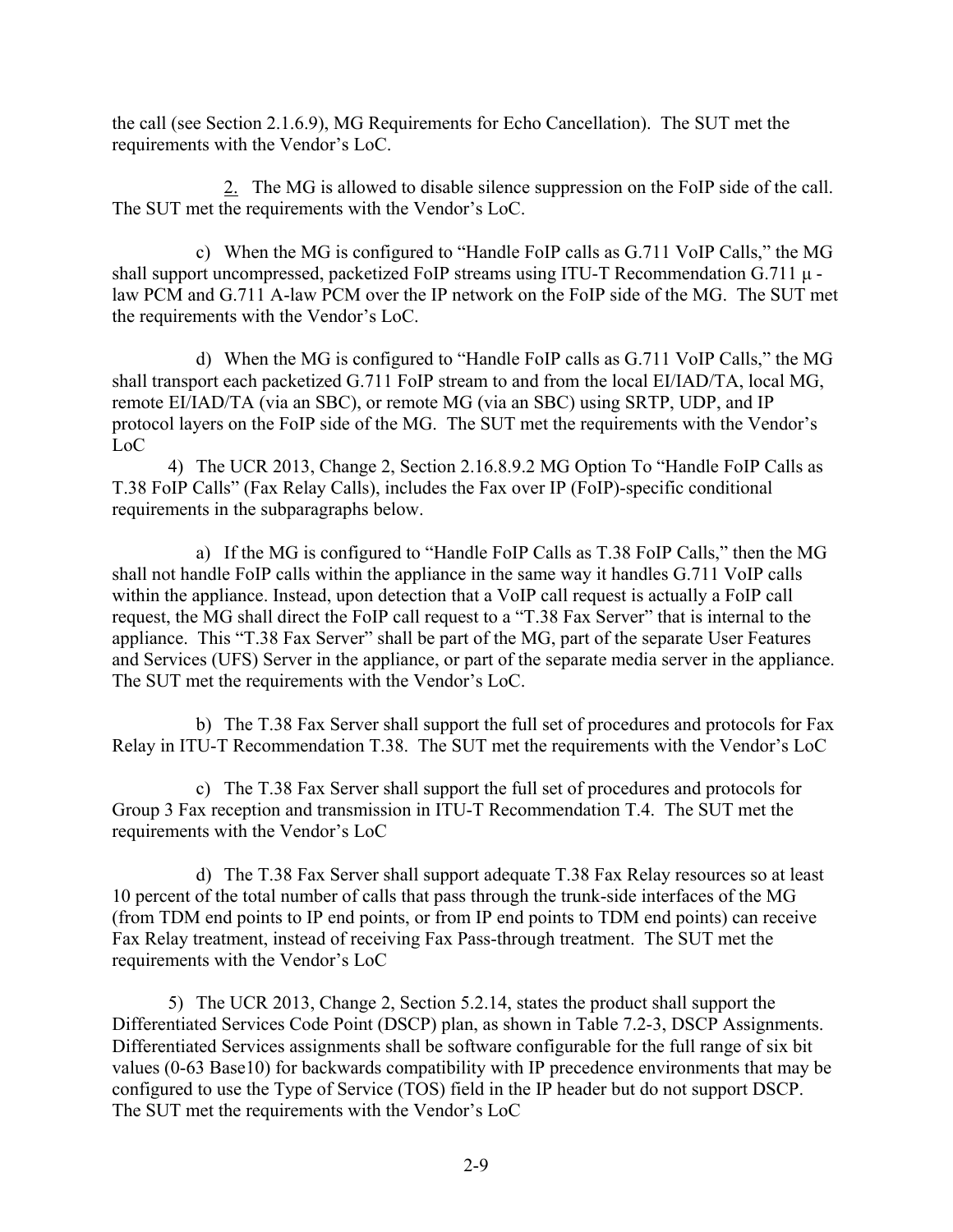6) The UCR 2013, Change 2, Section 5, Table 5.2-1 states that if a CPE supports IP interfaces, then the CPE shall support the Internet Protocol version 6 (IPv6) requirements as defined for Network Appliance/Simple Server in UCR Section 5, IPv6. The SUT met the requirements with the Vendor's LoC

**c. Hardware/Software/Firmware Version Identification.** Table 3-3 provides the SUT components' hardware, software, and firmware tested. The JITC tested the SUT in an operationally realistic environment to determine its interoperability capability with associated network devices and network traffic. Table 3-4 provides the hardware, software, and firmware of the components used in the test infrastructure.

### **7. TESTING LIMITATIONS.** None.

**8. CONCLUSION(S).** The SUT meets the critical interoperability requirements for a CPE Fax in accordance with the UCR 2013, Change 2. The SUT was successfully tested in a virtual environment using VMware and is certified with the Avaya Communication Server (CS) 2100 Multifunction Switch (MFS), the Avaya Aura Application Server (AS) 5300 Local Session Controller (LSC), the Avaya Aura Enterprise Session Controller (ESC), the Avaya G450 Media Gateway (MG), the M800 Audio Codes MG and the M3000 (M3K) MG via Assured Services Local Area Network certified components. The certified interfaces for the SUT are specified in Table 3.1. This certification expires upon changes that affect interoperability, but no later than the expiration date specified in the DoDIN APL memorandum.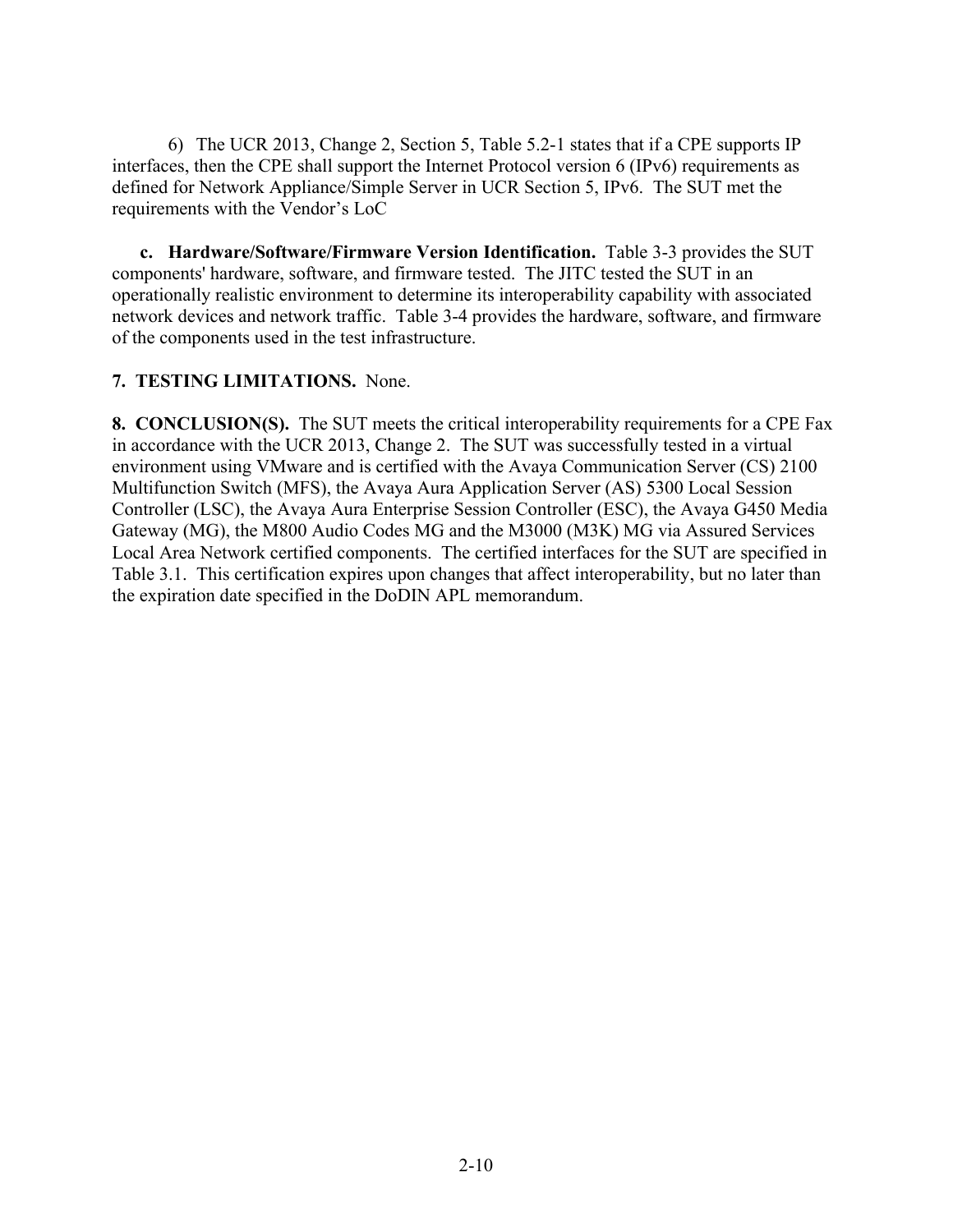# **DATA TABLES**

## **Table 3-1. SUT Interface Status**

| <b>Interface</b><br>(See note 1.)                                                                                                                                                                                                                                                                                                                | <b>Applicability</b>                 |                  | <b>Status</b>                                                          | <b>Remarks</b>                          |  |  |
|--------------------------------------------------------------------------------------------------------------------------------------------------------------------------------------------------------------------------------------------------------------------------------------------------------------------------------------------------|--------------------------------------|------------------|------------------------------------------------------------------------|-----------------------------------------|--|--|
| <b>Legacy Line/Trunk Interfaces</b>                                                                                                                                                                                                                                                                                                              |                                      |                  |                                                                        |                                         |  |  |
| 2-Wire Analog Interface                                                                                                                                                                                                                                                                                                                          | $\mathsf{C}$                         |                  | Met                                                                    | <b>FXO</b>                              |  |  |
| <b>ISDN BRI</b>                                                                                                                                                                                                                                                                                                                                  | $\mathbf C$                          |                  | Not Tested                                                             | See note 2.                             |  |  |
| T1 ISDN PRI                                                                                                                                                                                                                                                                                                                                      | $\mathbf C$                          |                  | Met                                                                    |                                         |  |  |
| E1 ISDN PRI                                                                                                                                                                                                                                                                                                                                      | $\overline{C}$                       |                  | Met                                                                    |                                         |  |  |
| E1 ISDN PRI                                                                                                                                                                                                                                                                                                                                      | $\overline{C}$                       |                  | Met                                                                    |                                         |  |  |
|                                                                                                                                                                                                                                                                                                                                                  | <b>IP Network Interfaces</b>         |                  |                                                                        |                                         |  |  |
| IEEE 802.3i (10BaseT UTP)                                                                                                                                                                                                                                                                                                                        | C                                    |                  |                                                                        |                                         |  |  |
| IEEE 802.3u (100BaseT UTP)                                                                                                                                                                                                                                                                                                                       | $\mathbf C$                          |                  |                                                                        |                                         |  |  |
| IEEE 802.3ab (1000BaseT UTP)                                                                                                                                                                                                                                                                                                                     | $\overline{C}$                       |                  |                                                                        |                                         |  |  |
|                                                                                                                                                                                                                                                                                                                                                  | <b>Network Management Interfaces</b> |                  |                                                                        |                                         |  |  |
| ITU-T Recommendation V.35                                                                                                                                                                                                                                                                                                                        | $\mathsf{C}$                         |                  | Not Tested                                                             | See note 2.                             |  |  |
| EIA-232-F                                                                                                                                                                                                                                                                                                                                        | $\mathbf C$                          |                  | Not Tested                                                             | See note 2.                             |  |  |
| EIA-449-1                                                                                                                                                                                                                                                                                                                                        | $\overline{C}$                       |                  | Not Tested                                                             | See note 2.                             |  |  |
| EIA-530-A                                                                                                                                                                                                                                                                                                                                        | $\overline{C}$                       |                  | Not Tested                                                             | See note 2.                             |  |  |
| IEEE 802.3-2002                                                                                                                                                                                                                                                                                                                                  | $\mathsf{C}$                         |                  | Met                                                                    |                                         |  |  |
| IEEE 802.3i (10BaseT UTP)                                                                                                                                                                                                                                                                                                                        | $\mathsf{C}$                         |                  | Met                                                                    |                                         |  |  |
| IEEE 802.3u (100BaseT UTP)                                                                                                                                                                                                                                                                                                                       | $\mathbf C$                          |                  | Met                                                                    |                                         |  |  |
| $\overline{C}$<br>IEEE 802.3ab (1000BaseT UTP)                                                                                                                                                                                                                                                                                                   |                                      |                  | Met                                                                    |                                         |  |  |
| NOTE(S):<br>1. The UCR does not specify a minimum required interface for a CPE Fax; therefore, any one of the listed interfaces can be supported. The<br>SUT high-level requirements are depicted in Table 3.<br>2. The SUT does not support this conditional interface; therefore, it was not tested and is not included in this certification. |                                      |                  |                                                                        |                                         |  |  |
| <b>LEGEND:</b><br>BaseT<br>Megabit Ethernet                                                                                                                                                                                                                                                                                                      |                                      | ITU-T            |                                                                        | International Telecommunication Union - |  |  |
| <b>Basic Rate Interface</b><br><b>BRI</b>                                                                                                                                                                                                                                                                                                        |                                      |                  | Telecommunication Standardization Sector                               |                                         |  |  |
| C<br>Conditional                                                                                                                                                                                                                                                                                                                                 |                                      | Mbps             | Megabits per second                                                    |                                         |  |  |
| <b>CPE</b><br><b>Customer Premises Equipment</b>                                                                                                                                                                                                                                                                                                 |                                      | PRI              | Primary Rate Interface                                                 |                                         |  |  |
| E1<br>European Basic Multiplex Rate                                                                                                                                                                                                                                                                                                              |                                      | <b>SUT</b>       | System Under Test                                                      |                                         |  |  |
| Electronic Industries Alliance<br><b>EIA</b><br>Facsimile<br>Fax                                                                                                                                                                                                                                                                                 |                                      | T1<br><b>UCR</b> | Digital Transmission Link Level 1<br>Unified Capabilities Requirements |                                         |  |  |
| <b>IEEE</b><br>Institute of Electrical and Electronics Engineers                                                                                                                                                                                                                                                                                 |                                      | <b>UTP</b>       | Unshielded Twisted Pair                                                |                                         |  |  |
| IP<br><b>Internet Protocol</b>                                                                                                                                                                                                                                                                                                                   |                                      | V                | Version                                                                |                                         |  |  |
| <b>ISDN</b><br><b>Integrated Services Digital Network</b>                                                                                                                                                                                                                                                                                        |                                      |                  |                                                                        |                                         |  |  |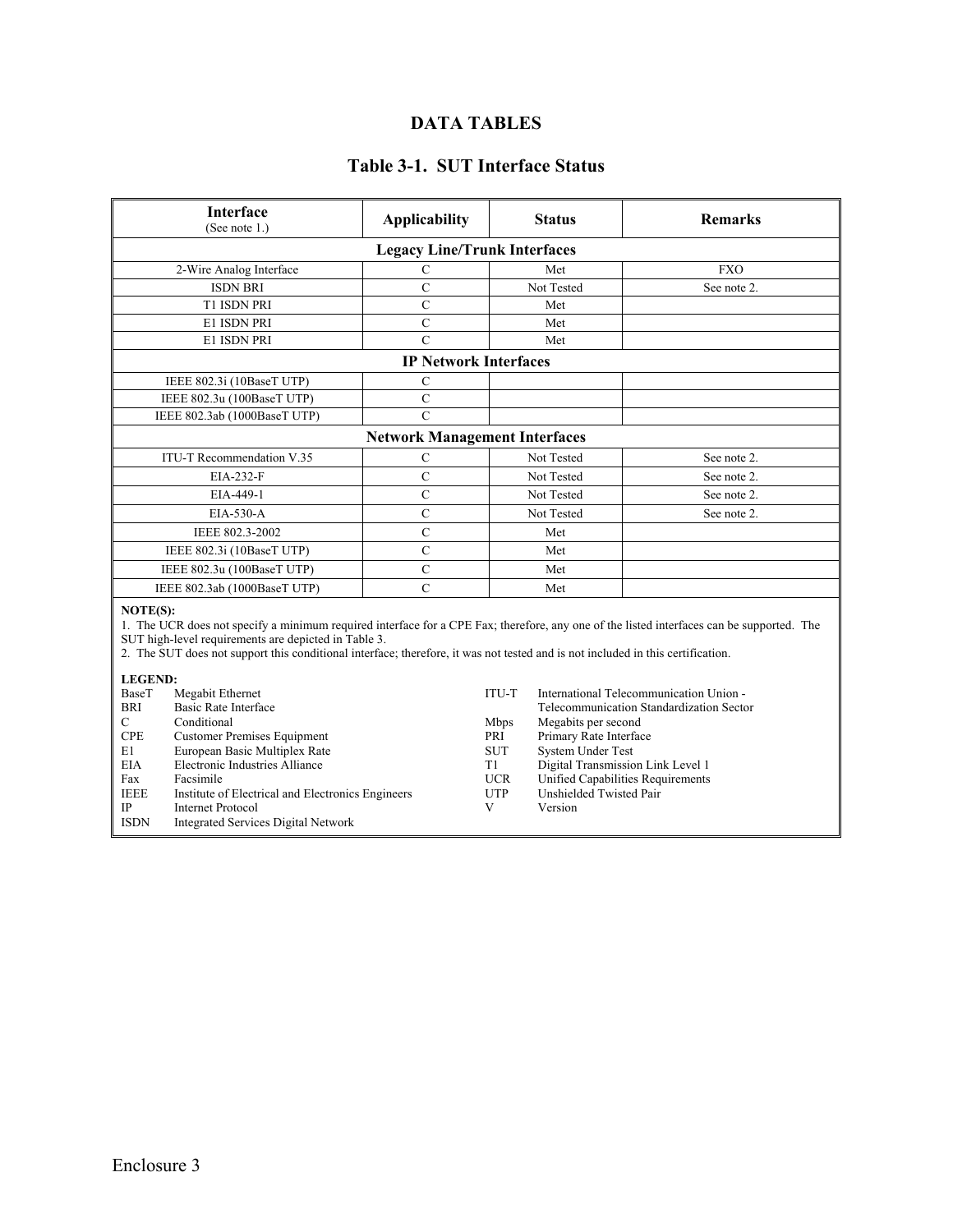# **Table 3-2. SUT Capability and Functional Requirements and Status**

| CR/FR<br>ID                                                                                                                                            | <b>UCR Requirement</b><br>(See note 1.)                                                                                                                              |  |                                   | <b>UCR 2013</b><br>Reference | <b>Status</b> |  |
|--------------------------------------------------------------------------------------------------------------------------------------------------------|----------------------------------------------------------------------------------------------------------------------------------------------------------------------|--|-----------------------------------|------------------------------|---------------|--|
|                                                                                                                                                        | Requirements (R)                                                                                                                                                     |  |                                   | 3.7.2                        | Met           |  |
| 2                                                                                                                                                      | Media Gateway FoIP Specific Requirements (C)                                                                                                                         |  |                                   | 2.16.8.9                     | Met           |  |
| 3                                                                                                                                                      | MG Option To "Handle FoIP Calls as G.711 VoIP Calls" (Fax Pass-through<br>Calls(C)                                                                                   |  |                                   | 2.16.8.9.1                   | Met           |  |
| 4                                                                                                                                                      | MG Option To "Handle FoIP Calls as T.38 FoIP Calls" (Fax Relay Calls) (C)                                                                                            |  |                                   | 2.16.8.9.2                   | Met           |  |
| 5                                                                                                                                                      | <b>DSCP</b> Tagging Requirements (R)                                                                                                                                 |  |                                   | 5.2.14                       | Met           |  |
| 6                                                                                                                                                      | Internet Protocol version 6 (R)                                                                                                                                      |  |                                   | Section 5,<br>Table 5.2-1    | Met           |  |
| <b>NOTE(S):</b> The annotation of 'required' refers to a high-level requirement category.<br><b>LEGEND:</b><br>Conditional<br>MG<br>С<br>Media Gateway |                                                                                                                                                                      |  |                                   |                              |               |  |
| <b>DSCP</b>                                                                                                                                            | Differentiated Services Code Point<br>Required<br>R                                                                                                                  |  |                                   |                              |               |  |
| Fax<br>FoIP<br><b>FR</b><br>ID                                                                                                                         | System Under Test<br>Facsimile<br>SUT<br>Fax over Internet Protocol<br><b>UCR</b><br>Voice over IP<br><b>VoIP</b><br><b>Functional Requirement</b><br>Identification |  | Unified Capabilities Requirements |                              |               |  |

# **Table 3-3. SUT Hardware/Software/Firmware Version Identification**

| Component<br>(See note.)                                              | <b>Release</b>                                  |                                        | Sub-component                         | <b>Function</b>                                    |  |
|-----------------------------------------------------------------------|-------------------------------------------------|----------------------------------------|---------------------------------------|----------------------------------------------------|--|
|                                                                       | <b>ESXi 6.5.0 Build 1</b>                       |                                        | N/A                                   |                                                    |  |
|                                                                       | <b>IIS 10.0.14393.0</b>                         |                                        |                                       |                                                    |  |
|                                                                       |                                                 | <b>MS Windows Server 2016 Standard</b> |                                       | The SUT was tested and                             |  |
|                                                                       | RightFax FaxUtil 11.09.2119                     |                                        | Fax Server 1 (VM)                     | certified with the optional MS<br>Exchange Server. |  |
|                                                                       | <b>MS Exchange Server 2016</b>                  |                                        |                                       |                                                    |  |
| <b>ESXi Server Host</b>                                               | <b>IIS 10.0.14393.0</b>                         |                                        |                                       |                                                    |  |
| (site-provided)                                                       | <b>MS Windows Server 2016 Standard</b>          |                                        |                                       | The SUT was tested and                             |  |
|                                                                       | RightFax FaxUtil 11.09.2119                     |                                        | Fax Server 2 (VM)                     | certified with the optional MS<br>Exchange Server. |  |
|                                                                       | <b>MS Exchange Server 2016</b>                  |                                        |                                       |                                                    |  |
|                                                                       | MS SOL Server 2017 (RTM                         |                                        | <b>AlwaysOn Cluster</b>               |                                                    |  |
|                                                                       | 14.0.2027.2)                                    |                                        | SQL Server (x2) (VM)                  |                                                    |  |
|                                                                       | <b>MS Windows Server 2016 Standard</b>          |                                        |                                       |                                                    |  |
|                                                                       | 6.11.0                                          |                                        | <b>Dialogic</b><br>TR1034+P24H-T1-1NR |                                                    |  |
| Remote<br><b>DocTransport Server</b>                                  |                                                 |                                        | Dialogic TR1034+P8-8L                 |                                                    |  |
|                                                                       | <b>MS Windows Server 2016 Standard</b>          |                                        | N/A                                   |                                                    |  |
|                                                                       | <b>ActivClient 6.2.0.50</b>                     |                                        | N/A                                   |                                                    |  |
| <b>Client Workstation</b><br>(site-provided)                          | <b>Axway Desktop Validator SE</b><br>4.11.2.753 |                                        | N/A                                   |                                                    |  |
|                                                                       | RightFax FaxUtil 11.09.2119                     |                                        | N/A                                   |                                                    |  |
| <b>NOTE(S):</b> Components bolded and underlined were tested by JITC. |                                                 |                                        |                                       |                                                    |  |
| <b>LEGEND:</b>                                                        |                                                 |                                        |                                       |                                                    |  |
| <b>ESXi</b><br>Elastic Sky eXchange integrated                        |                                                 | <b>RTM</b>                             | Release to Manufacturing              |                                                    |  |
| <b>IIS</b><br><b>Internet Information Services</b><br>SE.             |                                                 | Second Edition                         |                                       |                                                    |  |
| <b>JITC</b><br><b>SUT</b><br>Joint Interoperability Test Command      |                                                 | System Under Test                      |                                       |                                                    |  |
| MS<br>Microsoft                                                       |                                                 | SQL                                    | <b>Structured Query Language</b>      |                                                    |  |
| N/A<br><b>Not Applicable</b>                                          |                                                 | <b>VM</b>                              | Virtual Machine                       |                                                    |  |